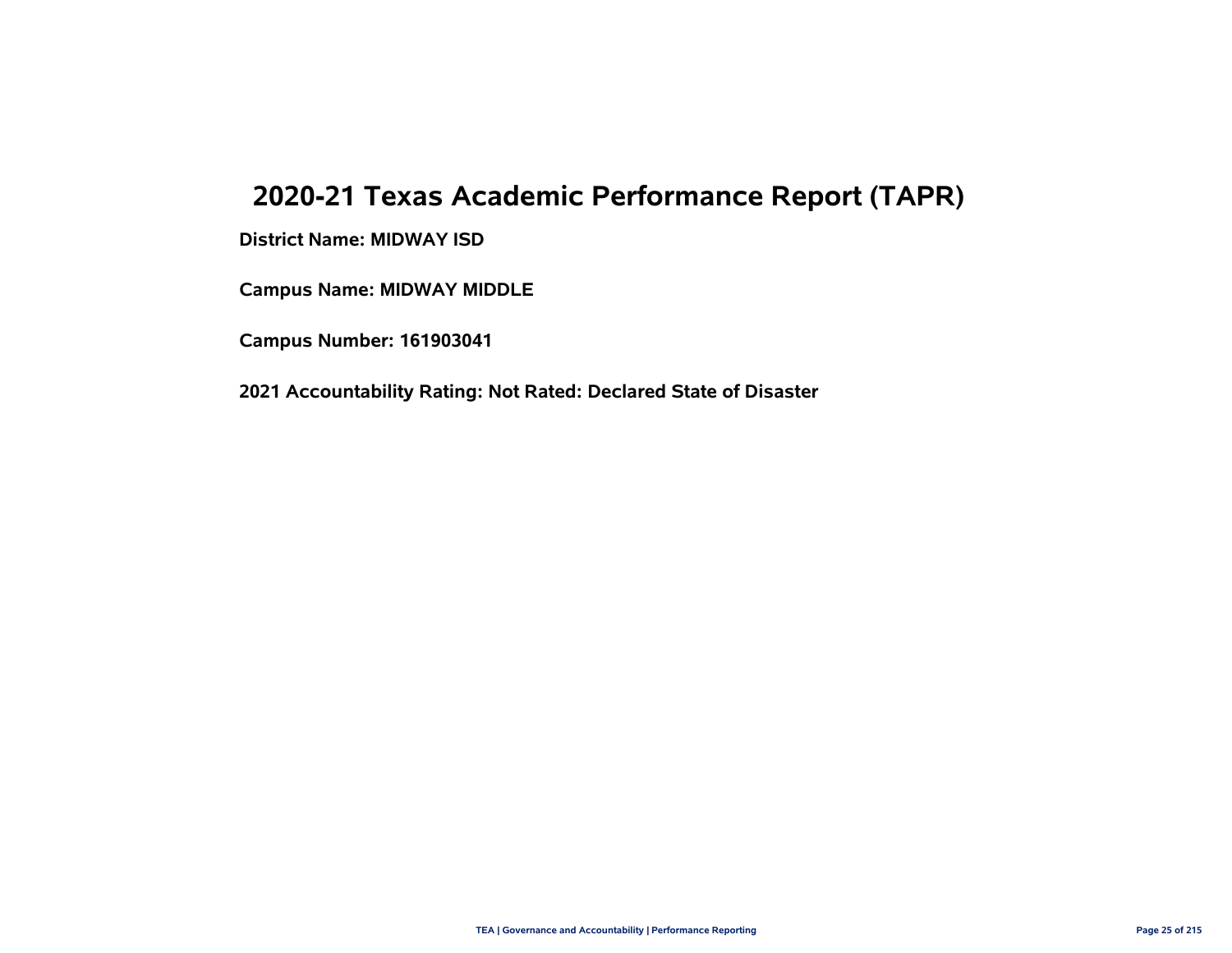**This page is intentionally blank.**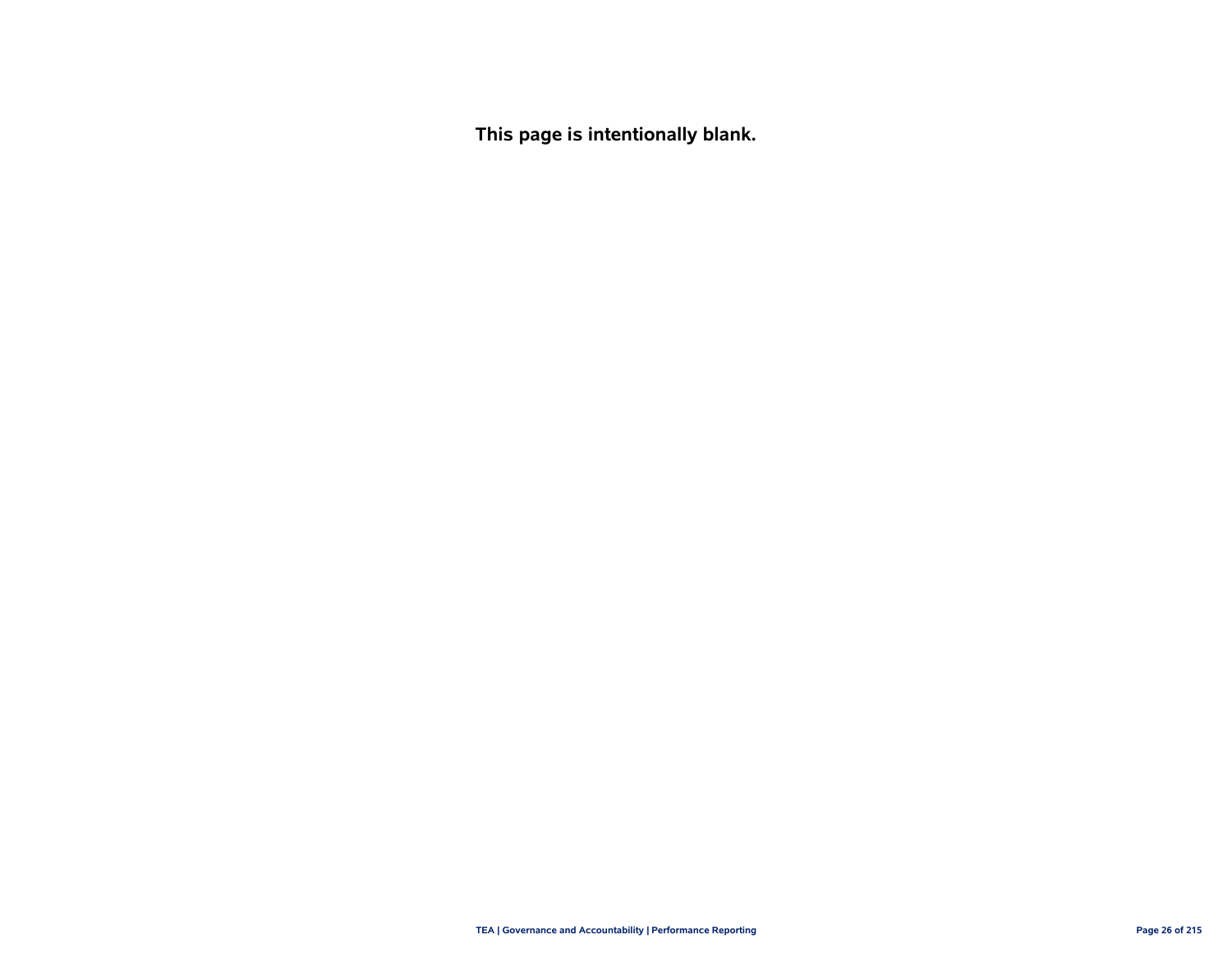|                                       |               |     |     |     |                                                                         |     |     |                 |     |         | Two         |                |     |       | Non-                             |      | EB/EL<br>(Current                                                                                                                     |
|---------------------------------------|---------------|-----|-----|-----|-------------------------------------------------------------------------|-----|-----|-----------------|-----|---------|-------------|----------------|-----|-------|----------------------------------|------|---------------------------------------------------------------------------------------------------------------------------------------|
|                                       |               |     |     |     |                                                                         |     |     |                 |     |         | <b>or</b>   | <b>Special</b> |     |       | <b>Special Continu- Continu-</b> |      | $\&$                                                                                                                                  |
|                                       | <b>School</b> |     |     |     | <b>African</b>                                                          |     |     | <b>American</b> |     | Pacific | <b>More</b> | Ed             | Ed  | ously | ously                            | Econ | Year State District Campus American Hispanic White Indian Asian Islander Races (Current) (Former) Enrolled Enrolled Disady Monitored) |
|                                       |               |     |     |     | STAAR Performance Rates by Tested Grade, Subject, and Performance Level |     |     |                 |     |         |             |                |     |       |                                  |      |                                                                                                                                       |
| <b>Grade 7 Reading</b>                |               |     |     |     |                                                                         |     |     |                 |     |         |             |                |     |       |                                  |      |                                                                                                                                       |
| At Approaches Grade Level or<br>Above | 2021          | 69% | 80% | 80% | 54%                                                                     | 79% | 86% | $\ast$          | 86% |         | 80%         | 34%            | 60% | 82%   | 76%                              | 67%  | 73%                                                                                                                                   |
|                                       | 2019          | 76% | 87% | 87% | 71%                                                                     | 84% | 93% | $\ast$          | 74% | $\ast$  | 92%         | 47%            | 80% | 92%   | 78%                              | 78%  | 78%                                                                                                                                   |
| At Meets Grade Level or Above         | 2021          | 45% | 56% | 56% | 25%                                                                     | 50% | 64% | $\ast$          | 61% | $\ast$  | 70%         | 21%            | 40% | 60%   | 48%                              | 37%  | 45%                                                                                                                                   |
|                                       | 2019          | 49% | 64% | 64% | 43%                                                                     | 53% | 73% | ∗               | 61% | $\ast$  | 62%         | 16%            | 40% | 68%   | 54%                              | 45%  | 43%                                                                                                                                   |
| At Masters Grade Level                | 2021          | 25% | 38% | 38% | 12%                                                                     | 28% | 47% | $\ast$          | 43% | $\ast$  | 45%         | 7%             | 40% | 42%   | 28%                              | 20%  | 25%                                                                                                                                   |
|                                       | 2019          | 29% | 41% | 41% | 20%                                                                     | 24% | 53% | $\ast$          | 48% | $\ast$  | 46%         | 2%             | 0%  | 47%   | 29%                              | 21%  | 23%                                                                                                                                   |
| <b>Grade 7 Mathematics</b>            |               |     |     |     |                                                                         |     |     |                 |     |         |             |                |     |       |                                  |      |                                                                                                                                       |
| At Approaches Grade Level or<br>Above | 2021          | 55% | 81% | 81% | 54%                                                                     | 74% | 88% | $\ast$          | 89% | $\ast$  | 90%         | 44%            | 80% | 83%   | 75%                              | 69%  | 70%                                                                                                                                   |
|                                       | 2019          | 75% | 89% | 89% | 75%                                                                     | 85% | 94% | $\ast$          | 96% | $\ast$  | 85%         | 42%            | 80% | 93%   | 83%                              | 81%  | 88%                                                                                                                                   |
| At Meets Grade Level or Above         | 2021          | 27% | 54% | 54% | 27%                                                                     | 41% | 63% | $\ast$          | 68% | $\ast$  | 75%         | 19%            | 40% | 57%   | 46%                              | 34%  | 43%                                                                                                                                   |
|                                       | 2019          | 43% | 63% | 63% | 49%                                                                     | 50% | 72% | $\ast$          | 65% | $\ast$  | 62%         | 14%            | 20% | 70%   | 50%                              | 45%  | 43%                                                                                                                                   |
| At Masters Grade Level                | 2021          | 12% | 31% | 31% | 10%                                                                     | 13% | 40% | $\ast$          | 46% | $\ast$  | 40%         | 3%             | 20% | 35%   | 20%                              | 10%  | 25%                                                                                                                                   |
|                                       | 2019          | 17% | 35% | 35% | 18%                                                                     | 22% | 43% | *               | 48% | $\ast$  | 46%         | 2%             | 0%  | 40%   | 25%                              | 19%  | 20%                                                                                                                                   |
| <b>Grade 7 Writing</b>                |               |     |     |     |                                                                         |     |     |                 |     |         |             |                |     |       |                                  |      |                                                                                                                                       |
| At Approaches Grade Level or<br>Above | 2021          | 63% | 78% | 78% | 53%                                                                     | 74% | 84% | $\ast$          | 82% | $\ast$  | 85%         | 30%            | 60% | 80%   | 72%                              | 60%  | 73%                                                                                                                                   |
|                                       | 2019          | 70% | 77% | 77% | 54%                                                                     | 70% | 84% | $\ast$          | 78% | $\ast$  | 92%         | 22%            | 60% | 82%   | 67%                              | 63%  | 75%                                                                                                                                   |
| At Meets Grade Level or Above         | 2021          | 33% | 48% | 48% | 22%                                                                     | 33% | 59% |                 | 54% | $\ast$  | 65%         | 14%            | 0%  | 52%   | 39%                              | 30%  | 34%                                                                                                                                   |
|                                       | 2019          | 42% | 50% | 50% | 27%                                                                     | 39% | 61% |                 | 52% | $\ast$  | 38%         | 17%            | 20% | 57%   | 38%                              | 31%  | 30%                                                                                                                                   |
| At Masters Grade Level                | 2021          | 10% | 15% | 15% | 3%                                                                      | 5%  | 21% |                 | 18% | $\ast$  | 15%         | 3%             | 0%  | 17%   | 10%                              | 7%   | 5%                                                                                                                                    |
|                                       | 2019          | 18% | 23% | 23% | 10%                                                                     | 12% | 30% | ∗               | 22% | $\ast$  | 23%         | 2%             | 0%  | 27%   | 15%                              | 10%  | 15%                                                                                                                                   |
| Grade 8 Reading+                      |               |     |     |     |                                                                         |     |     |                 |     |         |             |                |     |       |                                  |      |                                                                                                                                       |
| At Approaches Grade Level or<br>Above | 2021          | 73% | 86% | 86% | 75%                                                                     | 80% | 89% | $\ast$          | 95% |         | $-100%$     | 50%            | 60% | 87%   | 81%                              | 72%  | 79%                                                                                                                                   |
|                                       | 2019          | 86% | 93% | 93% | 83%                                                                     | 91% | 96% |                 | 96% | $\ast$  | 94%         | 57%            | 88% | 95%   | 89%                              | 89%  | 85%                                                                                                                                   |
| At Meets Grade Level or Above         | 2021          | 46% | 61% | 61% | 35%                                                                     | 52% | 67% | $\ast$          | 76% |         | 79%         | 24%            | 40% | 64%   | 52%                              | 43%  | 46%                                                                                                                                   |
|                                       | 2019          | 55% | 71% | 71% | 35%                                                                     | 65% | 79% |                 | 89% | $\ast$  | 69%         | 23%            | 38% | 74%   | 62%                              | 54%  | 54%                                                                                                                                   |
| At Masters Grade Level                | 2021          | 21% | 32% | 32% | 18%                                                                     | 21% | 38% |                 | 43% |         | 46%         | 3%             | 20% | 35%   | 24%                              | 21%  | 21%                                                                                                                                   |
|                                       | 2019          | 28% | 40% | 40% | 17%                                                                     | 31% | 47% |                 | 56% |         | 31%         | 4%             | 25% | 42%   | 35%                              | 25%  | 23%                                                                                                                                   |
| Grade 8 Mathematics+                  |               |     |     |     |                                                                         |     |     |                 |     |         |             |                |     |       |                                  |      |                                                                                                                                       |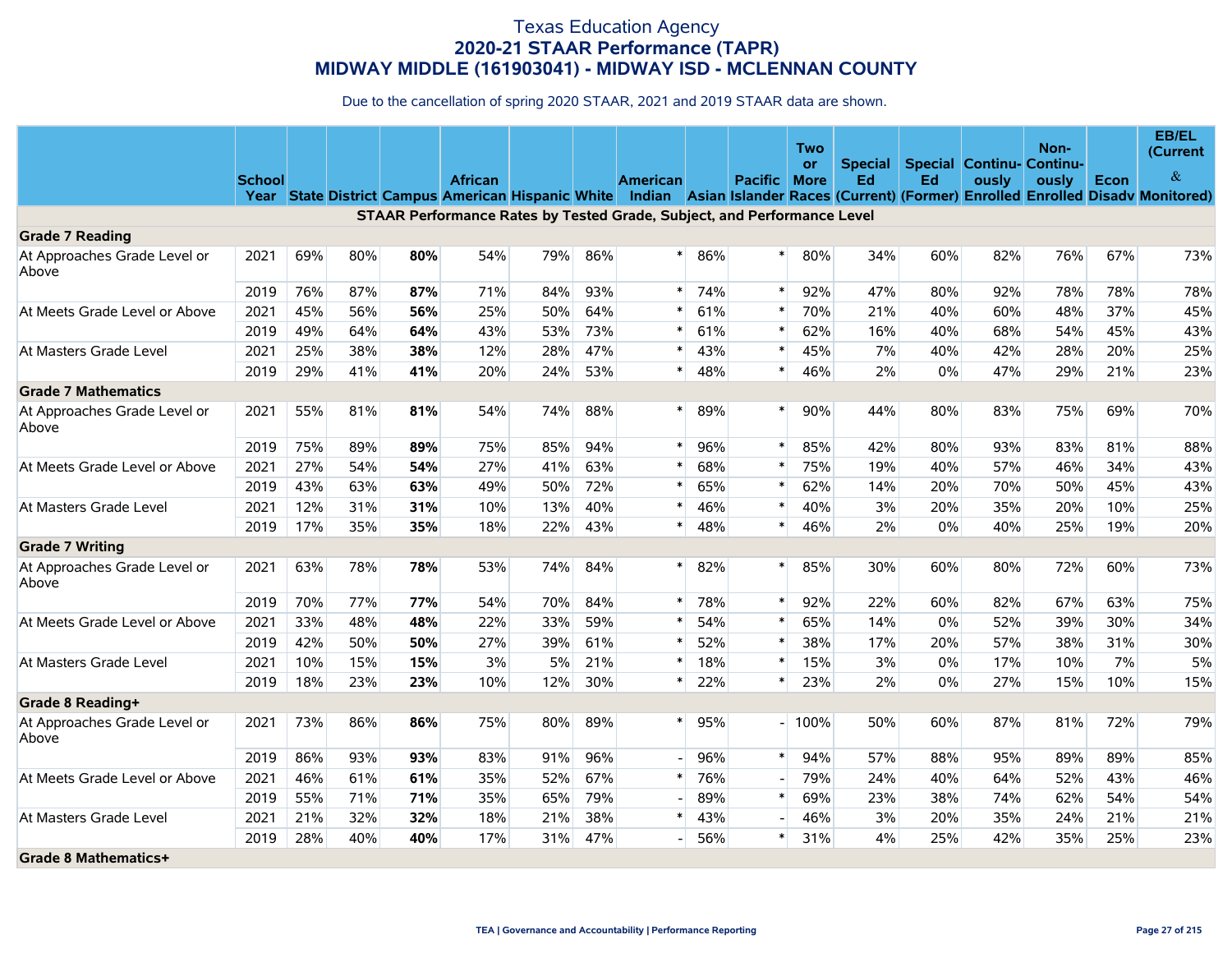|                                       |               |     |     |      |                                               |      |           |                          |          |                          | Two                      |                |                                         |       | Non-  |      | EB/EL<br>(Current                                                                  |
|---------------------------------------|---------------|-----|-----|------|-----------------------------------------------|------|-----------|--------------------------|----------|--------------------------|--------------------------|----------------|-----------------------------------------|-------|-------|------|------------------------------------------------------------------------------------|
|                                       | <b>School</b> |     |     |      | <b>African</b>                                |      |           | <b>American</b>          |          | <b>Pacific</b>           | <b>or</b><br><b>More</b> | <b>Ed</b>      | Special Special Continu- Continu-<br>Ed | ously | ously | Econ | $\&$                                                                               |
|                                       | Year          |     |     |      | State District Campus American Hispanic White |      |           |                          |          |                          |                          |                |                                         |       |       |      | Indian Asian Islander Races (Current) (Former) Enrolled Enrolled Disady Monitored) |
| At Approaches Grade Level or<br>Above | 2021          | 62% | 79% | 79%  | 67%                                           | 72%  | 83%       | $\pmb{\ast}$             | 93%      |                          | 90%                      | 39%            |                                         | 80%   | 76%   | 62%  | 67%                                                                                |
|                                       | 2019          | 88% | 90% | 90%  | 80%                                           | 89%  | 93%       |                          | $-100%$  | $\ast$                   | 88%                      | 43%            | 86%                                     | 92%   | 85%   | 85%  | 92%                                                                                |
| At Meets Grade Level or Above         | 2021          | 36% | 56% | 56%  | 42%                                           | 47%  | 63%       | $\ast$                   | 73%      |                          | 81%                      | 21%            | $\ast$                                  | 59%   | 49%   | 36%  | 46%                                                                                |
|                                       | 2019          | 57% | 63% | 63%  | 47%                                           | 58%  | 68%       |                          | 86%      | $\ast$                   | 56%                      | 21%            | 29%                                     | 66%   | 56%   | 51%  | 50%                                                                                |
| At Masters Grade Level                | 2021          | 11% | 16% | 16%  | 17%                                           | 13%  | 16%       |                          | 33%      |                          | 14%                      | 2%             | $\ast$                                  | 18%   | 12%   | 6%   | 21%                                                                                |
|                                       | 2019          | 17% | 18% | 18%  | 8%                                            | 14%  | 21%       |                          | 43%      | $\ast$                   | 0%                       | 9%             | 0%                                      | 18%   | 17%   | 14%  | 25%                                                                                |
| <b>Grade 8 Science</b>                |               |     |     |      |                                               |      |           |                          |          |                          |                          |                |                                         |       |       |      |                                                                                    |
| At Approaches Grade Level or<br>Above | 2021          | 68% | 84% | 84%  | 74%                                           | 74%  | 88%       | $\ast$                   | 94%      |                          | 100%                     | 42%            | 80%                                     | 85%   | 81%   | 66%  | 65%                                                                                |
|                                       | 2019          | 81% | 92% | 92%  | 78%                                           | 90%  | 95%       |                          | 96%      | $\ast$                   | 94%                      | 54%            | 75%                                     | 93%   | 90%   | 85%  | 81%                                                                                |
| At Meets Grade Level or Above         | 2021          | 43% | 68% | 68%  | 49%                                           | 51%  | 76%       | $\ast$                   | 94%      |                          | 89%                      | 24%            | 60%                                     | 71%   | 61%   | 45%  | 57%                                                                                |
|                                       | 2019          | 51% | 72% | 72%  | 38%                                           | 62%  | 83%       |                          | 85%      | $\ast$                   | 56%                      | 27%            | 63%                                     | 76%   | 61%   | 54%  | 50%                                                                                |
| At Masters Grade Level                | 2021          | 24% | 49% | 49%  | 23%                                           | 37%  | 55%       | $\ast$                   | 89%      |                          | 68%                      | 6%             | 20%                                     | 53%   | 38%   | 28%  | 39%                                                                                |
|                                       | 2019          | 25% | 44% | 44%  | 9%                                            | 38%  | 53%       |                          | 63%      | $\ast$                   | 25%                      | 6%             | 25%                                     | 47%   | 36%   | 30%  | 27%                                                                                |
| <b>Grade 8 Social Studies</b>         |               |     |     |      |                                               |      |           |                          |          |                          |                          |                |                                         |       |       |      |                                                                                    |
| At Approaches Grade Level or<br>Above | 2021          | 57% | 71% | 71%  | 57%                                           | 61%  | 77%       | $\ast$                   | 89%      |                          | 86%                      | 26%            | 60%                                     | 74%   | 63%   | 48%  | 70%                                                                                |
|                                       | 2019          | 69% | 82% | 82%  | 57%                                           | 80%  | 88%       | $\overline{\phantom{a}}$ | 89%      | $\ast$                   | 81%                      | 38%            | 71%                                     | 84%   | 79%   | 73%  | 69%                                                                                |
| At Meets Grade Level or Above         | 2021          | 28% | 41% | 41%  | 28%                                           | 31%  | 46%       | $\ast$                   | 72%      |                          | 54%                      | 12%            | 20%                                     | 42%   | 39%   | 20%  | 39%                                                                                |
|                                       | 2019          | 37% | 54% | 54%  | 22%                                           | 41%  | 64%       |                          | 78%      | $\ast$                   | 31%                      | 17%            | 14%                                     | 57%   | 47%   | 38%  | 31%                                                                                |
| At Masters Grade Level                | 2021          | 14% | 22% | 22%  | 9%                                            | 13%  | 26%       | $\ast$                   | 44%      |                          | 29%                      | 3%             | 20%                                     | 23%   | 18%   | 7%   | 17%                                                                                |
|                                       | 2019          | 21% | 38% | 38%  | 12%                                           | 30%  | 46%       |                          | 52%      | $\ast$                   | 19%                      | 4%             | 14%                                     | 41%   | 30%   | 26%  | 15%                                                                                |
| <b>End of Course Algebra I</b>        |               |     |     |      |                                               |      |           |                          |          |                          |                          |                |                                         |       |       |      |                                                                                    |
| At Approaches Grade Level or<br>Above | 2021          | 73% | 91% | 100% | 100%                                          |      | 100% 100% |                          | $*100\%$ |                          | 100%                     | $\ast$         | $\ast$                                  | 100%  | 100%  | 100% | $\ast$                                                                             |
|                                       | 2019          | 85% | 92% | 100% | $\ast$                                        |      | 100% 100% |                          | $-100%$  | $\overline{a}$           | $\overline{a}$           | $\overline{a}$ | $\ast$                                  | 100%  | 100%  | 100% | $\ast$                                                                             |
| At Meets Grade Level or Above         | 2021          | 41% | 69% | 100% | 100%                                          |      | 100% 100% |                          | $*100%$  | - 1                      | 100%                     | $\ast$         | $\ast$                                  | 100%  | 100%  | 100% | $\ast$                                                                             |
|                                       | 2019          | 61% | 76% | 100% | $\ast$                                        |      | 100% 100% |                          | $-100%$  | $\overline{\phantom{a}}$ |                          | $\blacksquare$ | $\ast$                                  | 100%  | 100%  | 100% | $\ast$                                                                             |
| At Masters Grade Level                | 2021          | 23% | 44% | 89%  | 80%                                           | 94%  | 88%       |                          | 83%      |                          | 100%                     | $\ast$         | $\ast$                                  | 90%   | 84%   | 77%  | $\ast$                                                                             |
|                                       | 2019          | 37% | 52% | 97%  | $\ast$                                        | 100% | 98%       |                          | 92%      |                          |                          |                | $\ast$                                  | 99%   | 92%   | 100% | $\ast$                                                                             |
| <b>All Grades All Subjects</b>        |               |     |     |      |                                               |      |           |                          |          |                          |                          |                |                                         |       |       |      |                                                                                    |
| At Approaches Grade Level or<br>Above | 2021          | 67% | 84% | 80%  | 62%                                           | 74%  | 85%       | 80%                      | 90%      | 83%                      | 91%                      | 38%            | 66%                                     | 82%   | 75%   | 64%  | 71%                                                                                |
|                                       | 2019          | 78% | 89% | 87%  | 71%                                           | 84%  | 92%       | $\pmb{\ast}$             | 90%      | 90%                      | 89%                      | 43%            | 78%                                     | 90%   | 81%   | 79%  | 81%                                                                                |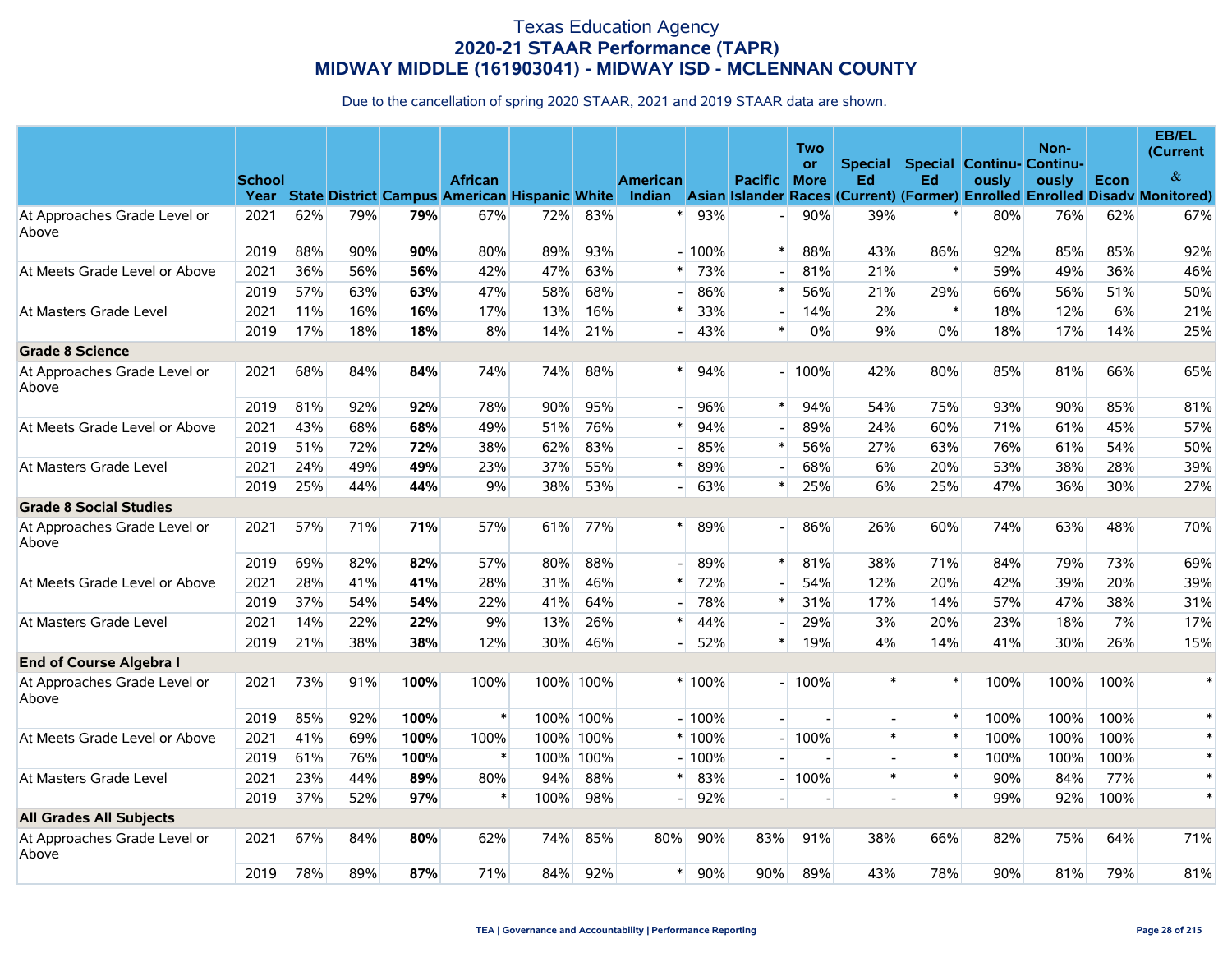|                                       |               |     |     |     |                                                                      |     |     |                           |     |                | Two<br>or   | Special |     | <b>Special Continu- Continu-</b> | Non-  |      | EB/EL<br>(Current                                                                   |
|---------------------------------------|---------------|-----|-----|-----|----------------------------------------------------------------------|-----|-----|---------------------------|-----|----------------|-------------|---------|-----|----------------------------------|-------|------|-------------------------------------------------------------------------------------|
|                                       | <b>School</b> |     |     |     | <b>African</b><br>Year State District Campus American Hispanic White |     |     | <b>American</b><br>Indian |     | <b>Pacific</b> | <b>More</b> | Ed      | Ed  | ously                            | ously | Econ | $\&$<br>Asian Islander Races (Current) (Former) Enrolled Enrolled Disady Monitored) |
| At Meets Grade Level or Above         | 2021          | 41% | 61% | 56% | 33%                                                                  | 44% | 64% | 53%                       | 70% | 17%            | 74%         | 19%     | 31% | 59%                              | 49%   | 35%  | 44%                                                                                 |
|                                       | 2019          | 50% | 67% | 63% | 38%                                                                  | 53% | 72% |                           | 76% | 40%            | 53%         | 19%     | 35% | 68%                              | 53%   | 45%  | 42%                                                                                 |
| At Masters Grade Level                | 2021          | 18% | 33% | 31% | 14%                                                                  | 20% | 37% | 53%                       | 45% | 0%             | 41%         | 4%      | 20% | 34%                              | 23%   | 15%  | 21%                                                                                 |
|                                       | 2019          | 24% | 38% | 36% | 14%                                                                  | 26% | 44% | $\ast$                    | 51% | 10%            | 26%         | 4%      | 13% | 40%                              | 28%   | 21%  | 21%                                                                                 |
| <b>All Grades ELA/Reading</b>         |               |     |     |     |                                                                      |     |     |                           |     |                |             |         |     |                                  |       |      |                                                                                     |
| At Approaches Grade Level or<br>Above | 2021          | 68% | 83% | 83% | 64%                                                                  | 79% | 87% | $\ast$                    | 90% | $\ast$         | 92%         | 42%     | 60% | 85%                              | 79%   | 70%  | 75%                                                                                 |
|                                       | 2019          | 75% | 88% | 90% | 76%                                                                  | 88% | 94% | $\ast$                    | 86% | $\ast$         | 93%         | 51%     | 85% | 93%                              | 83%   | 83%  | 80%                                                                                 |
| At Meets Grade Level or Above         | 2021          | 45% | 61% | 59% | 30%                                                                  | 51% | 66% |                           | 67% | $\ast$         | 75%         | 22%     | 40% | 62%                              | 50%   | 39%  | 46%                                                                                 |
|                                       | 2019          | 48% | 66% | 67% | 40%                                                                  | 59% | 76% |                           | 76% | $\ast$         | 66%         | 19%     | 38% | 71%                              | 58%   | 49%  | 47%                                                                                 |
| At Masters Grade Level                | 2021          | 18% | 30% | 35% | 15%                                                                  | 25% | 43% |                           | 43% | $\ast$         | 46%         | 5%      | 30% | 39%                              | 26%   | 21%  | 24%                                                                                 |
|                                       | 2019          | 21% | 35% | 41% | 19%                                                                  | 27% | 50% | $\ast$                    | 52% | $\ast$         | 38%         | 3%      | 15% | 44%                              | 32%   | 23%  | 23%                                                                                 |
| <b>All Grades Mathematics</b>         |               |     |     |     |                                                                      |     |     |                           |     |                |             |         |     |                                  |       |      |                                                                                     |
| At Approaches Grade Level or<br>Above | 2021          | 66% | 86% | 82% | 61%                                                                  | 74% | 88% | $\ast$                    | 92% | $\ast$         | 92%         | 42%     | 70% | 84%                              | 77%   | 67%  | 70%                                                                                 |
|                                       | 2019          | 82% | 91% | 91% | 77%                                                                  | 87% | 94% |                           | 98% | $\ast$         | 86%         | 43%     | 85% | 93%                              | 85%   | 83%  | 89%                                                                                 |
| At Meets Grade Level or Above         | 2021          | 37% | 62% | 59% | 36%                                                                  | 47% | 67% |                           | 73% | $\ast$         | 81%         | 20%     | 30% | 63%                              | 51%   | 37%  | 45%                                                                                 |
|                                       | 2019          | 52% | 69% | 67% | 49%                                                                  | 57% | 74% |                           | 80% | $\ast$         | 59%         | 17%     | 31% | 71%                              | 56%   | 49%  | 47%                                                                                 |
| At Masters Grade Level                | 2021          | 18% | 35% | 31% | 16%                                                                  | 18% | 37% |                           | 47% |                | 38%         | 3%      | 20% | 34%                              | 22%   | 10%  | 25%                                                                                 |
|                                       | 2019          | 26% | 42% | 34% | 14%                                                                  | 24% | 41% |                           | 58% | $\ast$         | 21%         | 5%      | 8%  | 37%                              | 26%   | 20%  | 24%                                                                                 |
| <b>All Grades Writing</b>             |               |     |     |     |                                                                      |     |     |                           |     |                |             |         |     |                                  |       |      |                                                                                     |
| At Approaches Grade Level or<br>Above | 2021          | 58% | 76% | 78% | 53%                                                                  | 74% | 84% | $\ast$                    | 82% | $\ast$         | 85%         | 30%     | 60% | 80%                              | 72%   | 60%  | 73%                                                                                 |
|                                       | 2019          | 68% | 76% | 77% | 54%                                                                  | 70% | 84% | $\ast$                    | 78% | $\ast$         | 92%         | 22%     | 60% | 82%                              | 67%   | 63%  | 75%                                                                                 |
| At Meets Grade Level or Above         | 2021          | 30% | 48% | 48% | 22%                                                                  | 33% | 59% | $\ast$                    | 54% | $\ast$         | 65%         | 14%     | 0%  | 52%                              | 39%   | 30%  | 34%                                                                                 |
|                                       | 2019          | 38% | 49% | 50% | 27%                                                                  | 39% | 61% | $\ast$                    | 52% | $\ast$         | 38%         | 17%     | 20% | 57%                              | 38%   | 31%  | 30%                                                                                 |
| At Masters Grade Level                | 2021          | 9%  | 19% | 15% | 3%                                                                   | 5%  | 21% | $\ast$                    | 18% | $\ast$         | 15%         | 3%      | 0%  | 17%                              | 10%   | 7%   | 5%                                                                                  |
|                                       | 2019          | 14% | 20% | 23% | 10%                                                                  | 12% | 30% | $\ast$                    | 22% | $\ast$         | 23%         | 2%      | 0%  | 27%                              | 15%   | 10%  | 15%                                                                                 |
| <b>All Grades Science</b>             |               |     |     |     |                                                                      |     |     |                           |     |                |             |         |     |                                  |       |      |                                                                                     |
| At Approaches Grade Level or<br>Above | 2021          | 71% | 87% | 84% | 74%                                                                  | 74% | 88% | $\ast$                    | 94% |                | 100%        | 42%     | 80% | 85%                              | 81%   | 66%  | 65%                                                                                 |
|                                       | 2019          | 81% | 92% | 92% | 78%                                                                  | 90% | 95% |                           | 96% | $\ast$         | 94%         | 54%     | 75% | 93%                              | 90%   | 85%  | 81%                                                                                 |
| At Meets Grade Level or Above         | 2021          | 44% | 68% | 68% | 49%                                                                  | 51% | 76% |                           | 94% |                | 89%         | 24%     | 60% | 71%                              | 61%   | 45%  | 57%                                                                                 |
|                                       | 2019          | 54% | 76% | 72% | 38%                                                                  | 62% | 83% |                           | 85% | $\ast$         | 56%         | 27%     | 63% | 76%                              | 61%   | 54%  | 50%                                                                                 |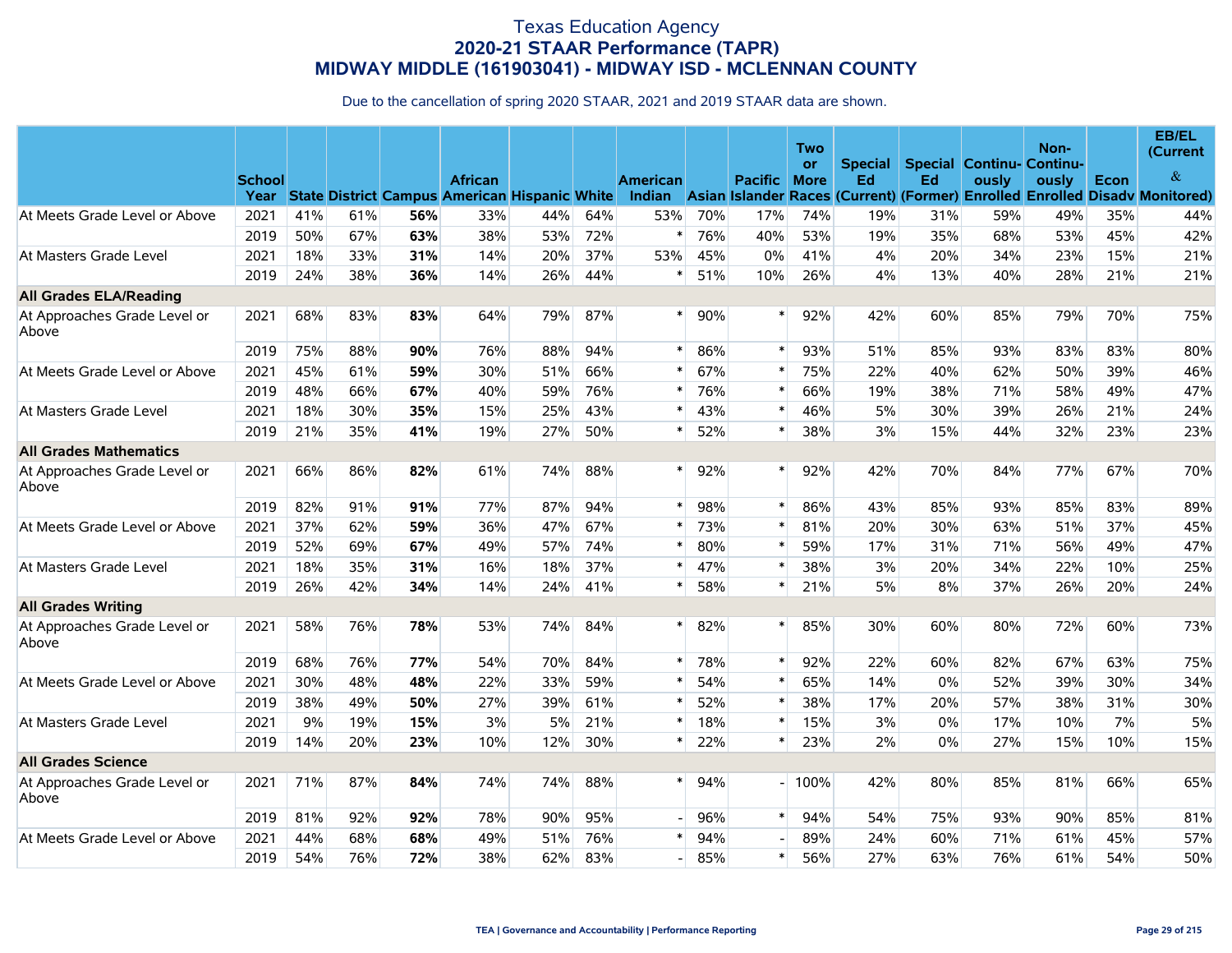Due to the cancellation of spring 2020 STAAR, 2021 and 2019 STAAR data are shown.

|                                       | <b>School</b><br>Year |     |     |            | <b>African</b><br><b>State District Campus American Hispanic White</b> |     |     | American<br><b>Indian</b> |     | <b>Pacific</b> | <b>Two</b><br>or<br><b>More</b> | <b>Special</b><br>Ed | <b>Special</b><br>Ed | <b>Continu-Continu-</b><br>ously | Non-<br>ously | Econ | <b>EB/EL</b><br>(Current)<br>$\alpha$<br>Asian Islander Races (Current) (Former) Enrolled Enrolled Disady Monitored) |
|---------------------------------------|-----------------------|-----|-----|------------|------------------------------------------------------------------------|-----|-----|---------------------------|-----|----------------|---------------------------------|----------------------|----------------------|----------------------------------|---------------|------|----------------------------------------------------------------------------------------------------------------------|
| At Masters Grade Level                | 2021                  | 20% | 41% | 49%        | 23%                                                                    | 37% | 55% |                           | 89% |                | 68%                             | 6%                   | 20%                  | 53%                              | 38%           | 28%  | 39%                                                                                                                  |
|                                       | 2019                  | 25% | 46% | 44%        | 9%                                                                     | 38% | 53% | $\overline{\phantom{0}}$  | 63% |                | 25%                             | 6%                   | 25%                  | 47%                              | 36%           | 30%  | 27%                                                                                                                  |
| <b>All Grades Social Studies</b>      |                       |     |     |            |                                                                        |     |     |                           |     |                |                                 |                      |                      |                                  |               |      |                                                                                                                      |
| At Approaches Grade Level or<br>Above | 2021                  | 73% | 83% | <b>71%</b> | 57%                                                                    | 61% | 77% | $\ast$                    | 89% |                | 86%                             | 26%                  | 60%                  | 74%                              | 63%           | 48%  | 70%                                                                                                                  |
|                                       | 2019                  | 81% | 89% | 82%        | 57%                                                                    | 80% | 88% |                           | 89% |                | 81%                             | 38%                  | 71%                  | 84%                              | 79%           | 73%  | 69%                                                                                                                  |
| At Meets Grade Level or Above         | 2021                  | 49% | 62% | 41%        | 28%                                                                    | 31% | 46% |                           | 72% |                | 54%                             | 12%                  | 20%                  | 42%                              | 39%           | 20%  | 39%                                                                                                                  |
|                                       | 2019                  | 55% | 69% | 54%        | 22%                                                                    | 41% | 64% | $\overline{\phantom{a}}$  | 78% |                | 31%                             | 17%                  | 14%                  | 57%                              | 47%           | 38%  | 31%                                                                                                                  |
| At Masters Grade Level                | 2021                  | 29% | 39% | 22%        | 9%                                                                     | 13% | 26% |                           | 44% |                | 29%                             | 3%                   | 20%                  | 23%                              | 18%           | 7%   | 17%                                                                                                                  |
|                                       | 2019                  | 33% | 48% | 38%        | 12%                                                                    | 30% | 46% |                           | 52% |                | 19%                             | 4%                   | 14%                  | 41%                              | 30%           | 26%  | 15%                                                                                                                  |

\* Indicates results are masked due to small numbers to protect student confidentiality.

- Indicates there are no students in the group.

+ Indicates that rates for reading and mathematics are based on the cumulative results from the first and second administrations of STAAR.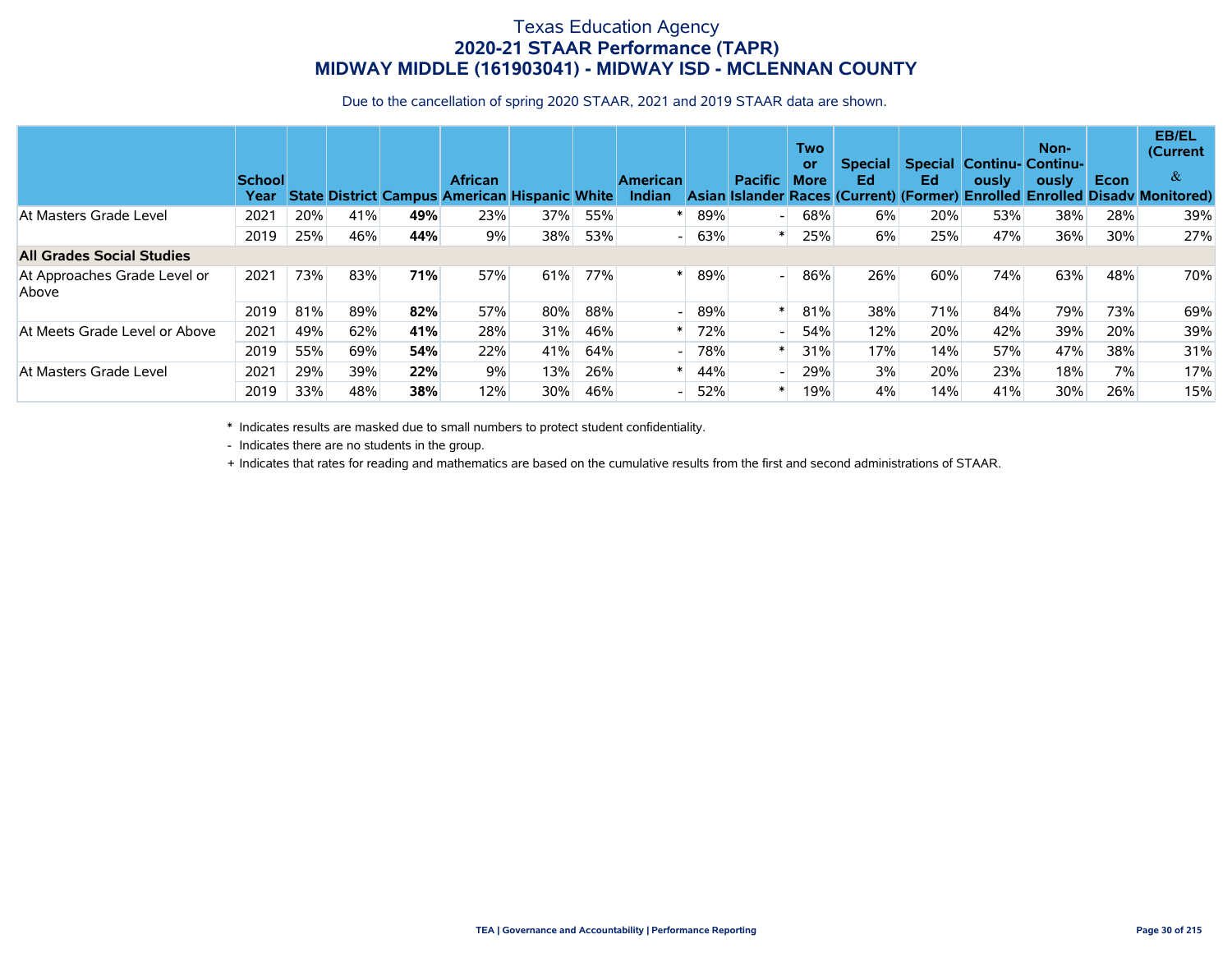Due to the cancellation of spring 2020 STAAR, 2019 and 2018 progress data are shown.

|                          | <b>School</b><br>Year |    |    |    | <b>African</b><br>State District Campus American Hispanic White     |     |    | <b>American</b>          |     | <b>Pacific</b>           | <b>Twoor</b><br><b>More</b> | Special<br>Ed | Ed.    | Special Continu- Continu-<br>ously | Non-<br>ously | Econ | <b>EB/EL</b><br>(Current<br>$\&$<br>Indian Asian Islander Races (Current) (Former) Enrolled Enrolled Disady Monitored) |
|--------------------------|-----------------------|----|----|----|---------------------------------------------------------------------|-----|----|--------------------------|-----|--------------------------|-----------------------------|---------------|--------|------------------------------------|---------------|------|------------------------------------------------------------------------------------------------------------------------|
|                          |                       |    |    |    | School Progress Domain - Academic Growth Score by Grade and Subject |     |    |                          |     |                          |                             |               |        |                                    |               |      |                                                                                                                        |
| Grade 7 ELA/Reading      | 2019                  | 77 | 81 | 81 | 77                                                                  | 80  | 83 | ∗                        | 77  |                          | 73                          | 75            | $\ast$ | 83                                 | 76            | 75   | 73                                                                                                                     |
|                          | 2018                  | 76 | 81 | 81 | 80                                                                  | 82  | 81 | $\overline{\phantom{a}}$ | 85  | $\ast$                   | 73                          | 58            | $\ast$ | 81                                 | 82            | 74   | 81                                                                                                                     |
| Grade 7 Mathematics      | 2019                  | 62 | 66 | 66 | 62                                                                  | 63  | 69 | $\ast$                   | 77  | $\ast$                   | 54                          | 55            | $\ast$ | 67                                 | 65            | 62   | 56                                                                                                                     |
|                          | 2018                  | 67 | 73 | 73 | 61                                                                  | 72  | 74 | $\overline{\phantom{a}}$ | 91  | $\ast$                   | 65                          | 62            | $\ast$ | 74                                 | 71            | 69   | 81                                                                                                                     |
| Grade 8 ELA/Reading      | 2019                  | 77 | 73 | 73 | 67                                                                  | 73  | 75 | $\overline{\phantom{a}}$ | 78  | $\ast$                   | 67                          | 68            | 79     | 74                                 | 71            | 72   | 73                                                                                                                     |
|                          | 2018                  | 79 | 80 | 80 | 78                                                                  | 79  | 81 | $\ast$                   | 71  | $\ast$                   | 88                          | 78            | 90     | 80                                 | 79            | 77   | 70                                                                                                                     |
| Grade 8 Mathematics      | 2019                  | 82 | 71 | 71 | 75                                                                  | 70  | 70 | $\overline{\phantom{a}}$ | 91  | $\ast$                   | 63                          | 63            | 58     | 71                                 | 73            | 70   | 83                                                                                                                     |
|                          | 2018                  | 81 | 78 | 78 | 78                                                                  | 77  | 77 | $\overline{\phantom{a}}$ | 88  | $\overline{a}$           | 88                          | 76            | $\ast$ | 77                                 | 80            | 78   | 83                                                                                                                     |
| End of Course Algebra I  | 2019                  | 75 | 86 | 99 | $\ast$                                                              | 100 | 99 | $\overline{\phantom{a}}$ | 100 | $\overline{\phantom{a}}$ | $\overline{\phantom{0}}$    |               | $\ast$ | 99                                 | 100           | 100  | $\ast$                                                                                                                 |
|                          | 2018                  | 72 | 81 | 95 | $\ast$                                                              | 100 | 95 | $\ast$                   | 89  | $\ast$                   | $\overline{\phantom{0}}$    |               | $\ast$ | 94                                 | 98            | 100  | 80                                                                                                                     |
| All Grades Both Subjects | 2019                  | 69 | 74 | 74 | 70                                                                  | 73  | 76 | $\ast$                   | 82  | 33                       | 64                          | 65            | 68     | 75                                 | 72            | 70   | 70                                                                                                                     |
|                          | 2018                  | 69 | 74 | 79 | 75                                                                  | 78  | 80 | $\ast$                   | 83  | $\ast$                   | 76                          | 68            | 88     | 79                                 | 79            | 75   | 79                                                                                                                     |
| All Grades ELA/Reading   | 2019                  | 68 | 72 | 77 | 72                                                                  | 77  | 79 | $\ast$                   | 78  | $\ast$                   | 70                          | 72            | 77     | 79                                 | 74            | 74   | 73                                                                                                                     |
|                          | 2018                  | 69 | 73 | 80 | 79                                                                  | 81  | 81 | $\ast$                   | 77  | $\ast$                   | 79                          | 68            | 81     | 81                                 | 80            | 76   | 76                                                                                                                     |
| All Grades Mathematics   | 2019                  | 70 | 75 | 71 | 68                                                                  | 68  | 73 | $\ast$                   | 87  | $\ast$                   | 58                          | 59            | 59     | 72                                 | 70            | 67   | 67                                                                                                                     |
|                          | 2018                  | 70 | 76 | 78 | 70                                                                  | 76  | 79 | $\ast$                   | 90  | $\ast$                   | 74                          | 68            | 94     | 78                                 | 77            | 75   | 82                                                                                                                     |

\* Indicates results are masked due to small numbers to protect student confidentiality.

- Indicates there are no students in the group.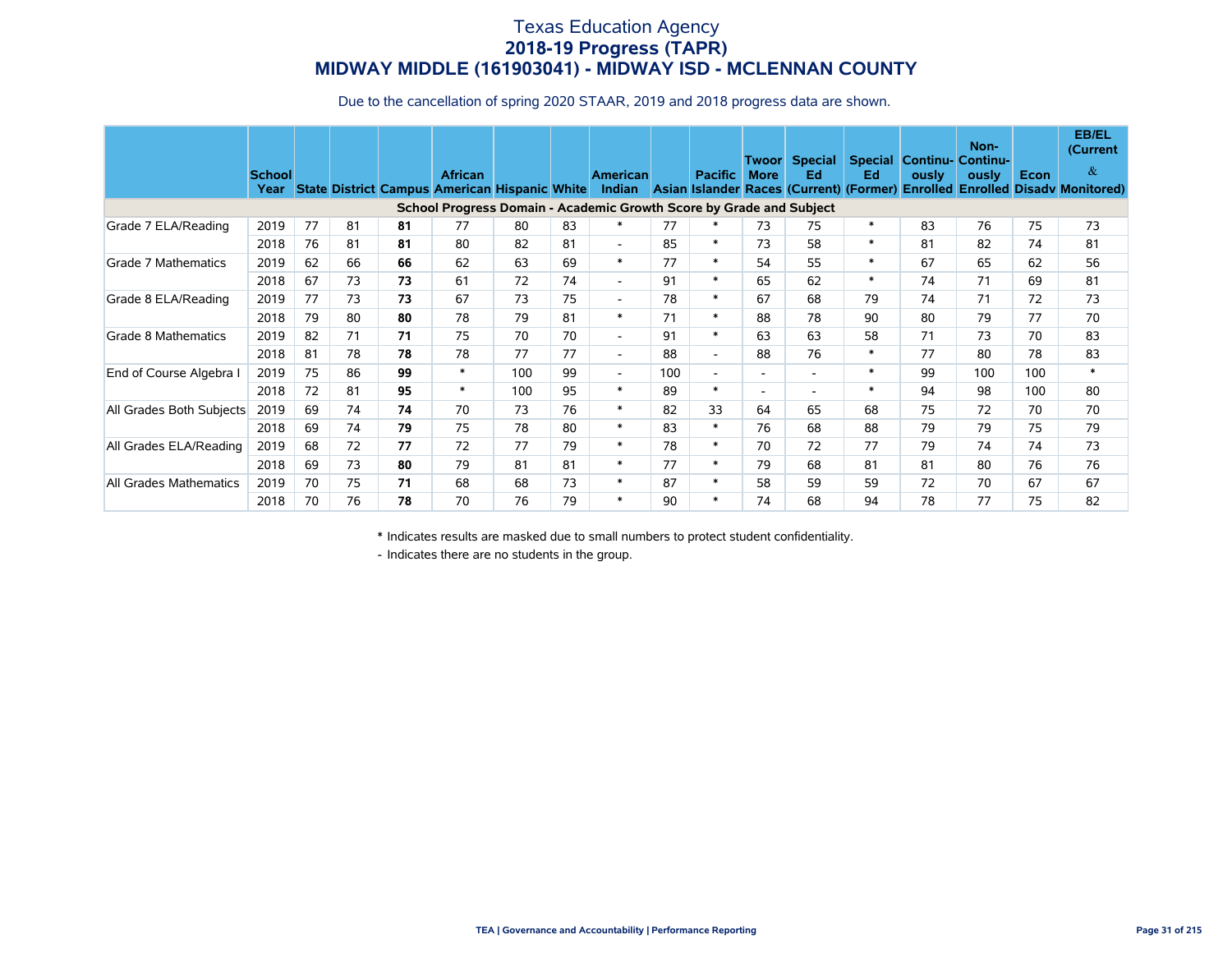# Texas Education Agency **2020-21 Bilingual Education/English as a Second Language (Current EB Students/EL) (TAPR) MIDWAY MIDDLE (161903041) - MIDWAY ISD - MCLENNAN COUNTY**

|                                    |               |     |     |     |                                             |                          |                          |                          |                                                                |         |                          |                                |            |                          |     |                        | <b>Monitored</b> |
|------------------------------------|---------------|-----|-----|-----|---------------------------------------------|--------------------------|--------------------------|--------------------------|----------------------------------------------------------------|---------|--------------------------|--------------------------------|------------|--------------------------|-----|------------------------|------------------|
|                                    |               |     |     |     | <b>Total</b>                                | <b>BE-Trans</b>          |                          |                          | <b>ALP</b>                                                     |         | <b>ESL</b>               |                                | <b>ALP</b> | <b>EB/EL</b><br>with     |     | <b>Total</b>           | $\&$             |
|                                    | <b>School</b> |     |     |     | <b>Bilingual</b>                            | Early                    |                          | BE-Trans BE-Dual BE-Dual | <b>Bilingual Total Content-</b>                                |         |                          | <b>ESL</b>                     | <b>ESL</b> | <b>Parental Never</b>    |     | EB/EL                  | <b>Former</b>    |
|                                    |               |     |     |     | <b>Year State District Campus Education</b> | Exit                     |                          |                          | Late Exit Two-Way One-Way (Exception) ESL                      |         |                          | <b>Based Pull-Out (Waiver)</b> |            | <b>Denial</b>            |     | <b>EB/EL (Current)</b> | <b>EB/EL</b>     |
|                                    |               |     |     |     |                                             |                          |                          |                          | <b>STAAR Performance Rate by Subject and Performance Level</b> |         |                          |                                |            |                          |     |                        |                  |
| <b>All Grades All Subjects</b>     |               |     |     |     |                                             |                          |                          |                          |                                                                |         |                          |                                |            |                          |     |                        |                  |
| At Approaches Grade Level or Above | 2021          | 67% | 84% | 80% | $\blacksquare$                              | $\overline{a}$           |                          |                          |                                                                | $-36%$  | 0%                       | 43%                            | 42%        | $\overline{\phantom{a}}$ | 81% | 36%                    | 88%              |
|                                    | 2019          | 78% | 89% | 87% | $\omega$                                    | $\sim$                   |                          |                          |                                                                | 63%     | $\overline{\phantom{a}}$ | 63%                            |            | $\ast$                   |     | 61%                    |                  |
| At Meets Grade Level or Above      | 2021          | 41% | 61% | 56% | $\overline{\phantom{a}}$                    |                          |                          |                          |                                                                | 20%     | 0%                       | 21%                            | 25%        |                          | 57% | 20%                    | 59%              |
|                                    | 2019          | 50% | 67% | 63% | $\omega$                                    | $\overline{a}$           | $\overline{a}$           |                          |                                                                | 18%     | $\overline{\phantom{a}}$ | 18%                            |            | $\ast$                   |     | 17%                    |                  |
| At Masters Grade Level             | 2021          | 18% | 33% | 31% | $\overline{\phantom{a}}$                    | $\overline{a}$           | $\overline{a}$           |                          |                                                                | $-10%$  | 0%                       | 7%                             | 14%        |                          | 31% | 10%                    | 30%              |
|                                    | 2019          | 24% | 38% | 36% | $\sim$                                      |                          |                          |                          |                                                                | 8%      |                          | 8%                             |            |                          |     | 7%                     |                  |
| <b>All Grades ELA/Reading</b>      |               |     |     |     |                                             |                          |                          |                          |                                                                |         |                          |                                |            |                          |     |                        |                  |
| At Approaches Grade Level or Above | 2021          | 68% | 83% | 83% | $\overline{\phantom{a}}$                    | $\overline{\phantom{a}}$ |                          |                          |                                                                | $-41%$  | $\ast$                   | $\ast$                         | 50%        |                          | 83% | 41%                    | 90%              |
|                                    | 2019          | 75% | 88% | 90% | $\blacksquare$                              |                          |                          |                          |                                                                | 60%     |                          | 60%                            |            | $\ast$                   |     | 56%                    |                  |
| At Meets Grade Level or Above      | 2021          | 45% | 61% | 59% | $\mathbf{r}$                                | ы                        | $\overline{a}$           |                          | $\overline{\phantom{0}}$                                       | 6%      | $\ast$                   | $\ast$                         | 10%        |                          | 59% | 6%                     | 68%              |
|                                    | 2019          | 48% | 66% | 67% | $\overline{\phantom{a}}$                    |                          |                          |                          |                                                                | 33%     | $\overline{\phantom{a}}$ | 33%                            |            |                          |     | 31%                    |                  |
| At Masters Grade Level             | 2021          | 18% | 30% | 35% | $\overline{\phantom{a}}$                    |                          |                          |                          |                                                                | 6%      | $\ast$                   | $\ast$                         | 10%        |                          | 36% | 6%                     | 35%              |
|                                    | 2019          | 21% | 35% | 41% | $\omega$                                    | $\overline{a}$           | $\overline{\phantom{a}}$ |                          |                                                                | 7%      |                          | 7%                             |            | $\ast$                   |     | 6%                     |                  |
| <b>All Grades Mathematics</b>      |               |     |     |     |                                             |                          |                          |                          |                                                                |         |                          |                                |            |                          |     |                        |                  |
| At Approaches Grade Level or Above | 2021          | 66% | 86% | 82% | $\omega$                                    |                          |                          |                          |                                                                | $-35%$  | $\ast$                   | $\ast$                         | 50%        | اء                       | 82% | 35%                    | 86%              |
|                                    | 2019          | 82% | 91% | 91% | $\sim$                                      | $\overline{a}$           |                          |                          |                                                                | 73%     | $\overline{a}$           | 73%                            |            | $\ast$                   |     | 75%                    |                  |
| At Meets Grade Level or Above      | 2021          | 37% | 62% | 59% | $\overline{\phantom{a}}$                    | $\overline{\phantom{a}}$ | $\blacksquare$           |                          |                                                                | 29%     | $\ast$                   | $\ast$                         | 40%        |                          | 60% | 29%                    | 56%              |
|                                    | 2019          | 52% | 69% | 67% | $\omega$                                    |                          |                          |                          |                                                                | 13%     |                          | 13%                            |            |                          |     | 13%                    |                  |
| At Masters Grade Level             | 2021          | 18% | 35% | 31% | $\sim$                                      | $\overline{a}$           | $\sim$                   |                          |                                                                | $-12%$  | $\ast$                   | $\ast$                         | 20%        |                          | 31% | 12%                    | 31%              |
|                                    | 2019          | 26% | 42% | 34% | $\overline{\phantom{a}}$                    |                          |                          |                          |                                                                | 13%     |                          | 13%                            |            |                          |     | 13%                    |                  |
| <b>All Grades Writing</b>          |               |     |     |     |                                             |                          |                          |                          |                                                                |         |                          |                                |            |                          |     |                        |                  |
| At Approaches Grade Level or Above | 2021          | 58% | 76% | 78% | $\omega$                                    | $\sim$                   |                          |                          |                                                                | 22%     | $\ast$                   | $\ast$                         | $\ast$     |                          | 78% | 22%                    | 85%              |
|                                    | 2019          | 68% | 76% | 77% | $\overline{\phantom{a}}$                    | $\overline{\phantom{a}}$ |                          |                          |                                                                | 33%     | $\overline{\phantom{a}}$ | 33%                            |            | $\ast$                   |     | 30%                    |                  |
| At Meets Grade Level or Above      | 2021          | 30% | 48% | 48% | $\mathbb{L}$                                |                          |                          |                          |                                                                | $-11%$  | $\ast$                   |                                | $\ast$     |                          | 49% | 11%                    | 41%              |
|                                    | 2019          | 38% | 49% | 50% | $\sim$                                      | $\sim$                   |                          |                          |                                                                | 11%     | $\overline{\phantom{a}}$ | 11%                            |            | $\ast$                   |     | 10%                    |                  |
| At Masters Grade Level             | 2021          | 9%  | 19% | 15% | $\overline{\phantom{a}}$                    |                          |                          |                          |                                                                | 0%      | *                        |                                | $\ast$     |                          | 16% | 0%                     | 10%              |
|                                    | 2019          | 14% | 20% | 23% | $\overline{\phantom{a}}$                    |                          |                          |                          |                                                                | 11%     |                          | 11%                            |            | $\ast$                   |     | 10%                    |                  |
| <b>All Grades Science</b>          |               |     |     |     |                                             |                          |                          |                          |                                                                |         |                          |                                |            |                          |     |                        |                  |
| At Approaches Grade Level or Above | 2021          | 71% | 87% | 84% | $\overline{\phantom{a}}$                    | $\overline{\phantom{a}}$ |                          |                          |                                                                | $-138%$ | $\overline{\phantom{a}}$ | $\ast$                         | 33%        | $\overline{\phantom{a}}$ | 84% | 38%                    | 87%              |
|                                    | 2019          | 81% | 92% | 92% | $\blacksquare$                              | $\overline{a}$           |                          |                          |                                                                | 83%     |                          | 83%                            |            |                          |     | 83%                    |                  |
| At Meets Grade Level or Above      | 2021          | 44% | 68% | 68% | $\sim$                                      | $\overline{a}$           |                          |                          |                                                                | $-38%$  | $\overline{\phantom{a}}$ | $\ast$                         | 33%        |                          | 68% | 38%                    | 78%              |
|                                    | 2019          | 54% | 76% | 72% | $\overline{\phantom{a}}$                    |                          |                          |                          |                                                                | 17%     |                          | 17%                            |            |                          |     | 17%                    |                  |
| At Masters Grade Level             | 2021          | 20% | 41% | 49% | $\blacksquare$                              | $\bar{a}$                | $\blacksquare$           |                          |                                                                | 38%     |                          |                                | 33%        |                          | 49% | 38%                    | 57%              |
|                                    | 2019          | 25% | 46% | 44% | $\sim$                                      | $\sim$                   |                          |                          |                                                                | 0%      | $\overline{\phantom{a}}$ | $0\%$                          |            |                          |     | $0\%$                  |                  |
| <b>All Grades Social Studies</b>   |               |     |     |     |                                             |                          |                          |                          |                                                                |         |                          |                                |            |                          |     |                        |                  |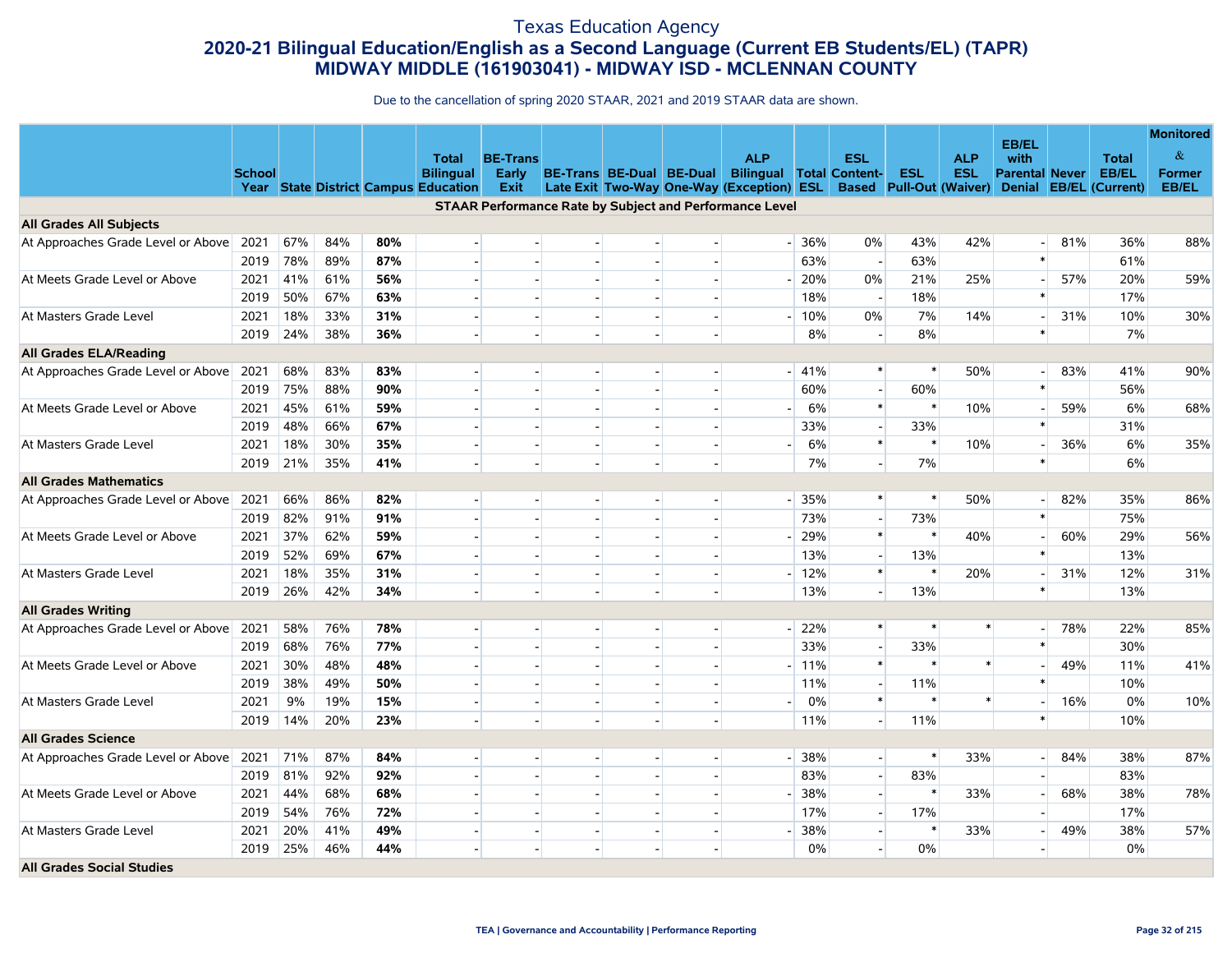# Texas Education Agency **2020-21 Bilingual Education/English as a Second Language (Current EB Students/EL) (TAPR) MIDWAY MIDDLE (161903041) - MIDWAY ISD - MCLENNAN COUNTY**

Due to the cancellation of spring 2020 STAAR, 2021 and 2019 STAAR data are shown.

|                                         | School<br>Year |     |     |     | Total<br><b>Bilingual</b><br><b>State District Campus Education</b> | <b>BE-Trans</b><br>Early<br>Exit | BE-Trans BE-Dual BE-Dual |  | <b>ALP</b><br><b>Bilingual</b><br>Late Exit Two-Way One-Way (Exception) ESL   Based Pull-Out (Waiver) Denial EB/EL (Current) |        | <b>ESL</b><br><b>Total Content-</b> | <b>ESL</b> | <b>ALP</b><br><b>ESL</b> | <b>EB/EL</b><br>with<br><b>Parental Never</b> |     | <b>Total</b><br><b>EB/EL</b> | <b>Monitored</b><br>&<br><b>Former</b><br><b>EB/EL</b> |
|-----------------------------------------|----------------|-----|-----|-----|---------------------------------------------------------------------|----------------------------------|--------------------------|--|------------------------------------------------------------------------------------------------------------------------------|--------|-------------------------------------|------------|--------------------------|-----------------------------------------------|-----|------------------------------|--------------------------------------------------------|
| At Approaches Grade Level or Above 2021 |                | 73% | 83% | 71% |                                                                     |                                  |                          |  |                                                                                                                              | 38%    |                                     |            | 33%                      |                                               | 71% | 38%                          | 91%                                                    |
|                                         | 2019           | 81% | 89% | 82% |                                                                     |                                  |                          |  |                                                                                                                              | 67%    |                                     | 67%        |                          |                                               |     | 67%                          |                                                        |
| At Meets Grade Level or Above           | 2021           | 49% | 62% | 41% |                                                                     |                                  |                          |  |                                                                                                                              | $-25%$ |                                     |            | 33%                      |                                               | 41% | 25%                          | 57%                                                    |
|                                         | 2019           | 55% | 69% | 54% |                                                                     |                                  |                          |  |                                                                                                                              | 0%     |                                     | $0\%$      |                          |                                               |     | 0%                           |                                                        |
| At Masters Grade Level                  | 2021           | 29% | 39% | 22% |                                                                     |                                  |                          |  |                                                                                                                              | 0%     |                                     |            | 0%                       |                                               | 22% | 0%                           | 22%                                                    |
|                                         | 2019           | 33% | 48% | 38% |                                                                     |                                  |                          |  |                                                                                                                              | 0%     |                                     | 0%         |                          |                                               |     | $0\%$                        |                                                        |

\* Indicates results are masked due to small numbers to protect student confidentiality.

- Indicates there are no students in the group.

Blank cell indicates there are no data available in the group.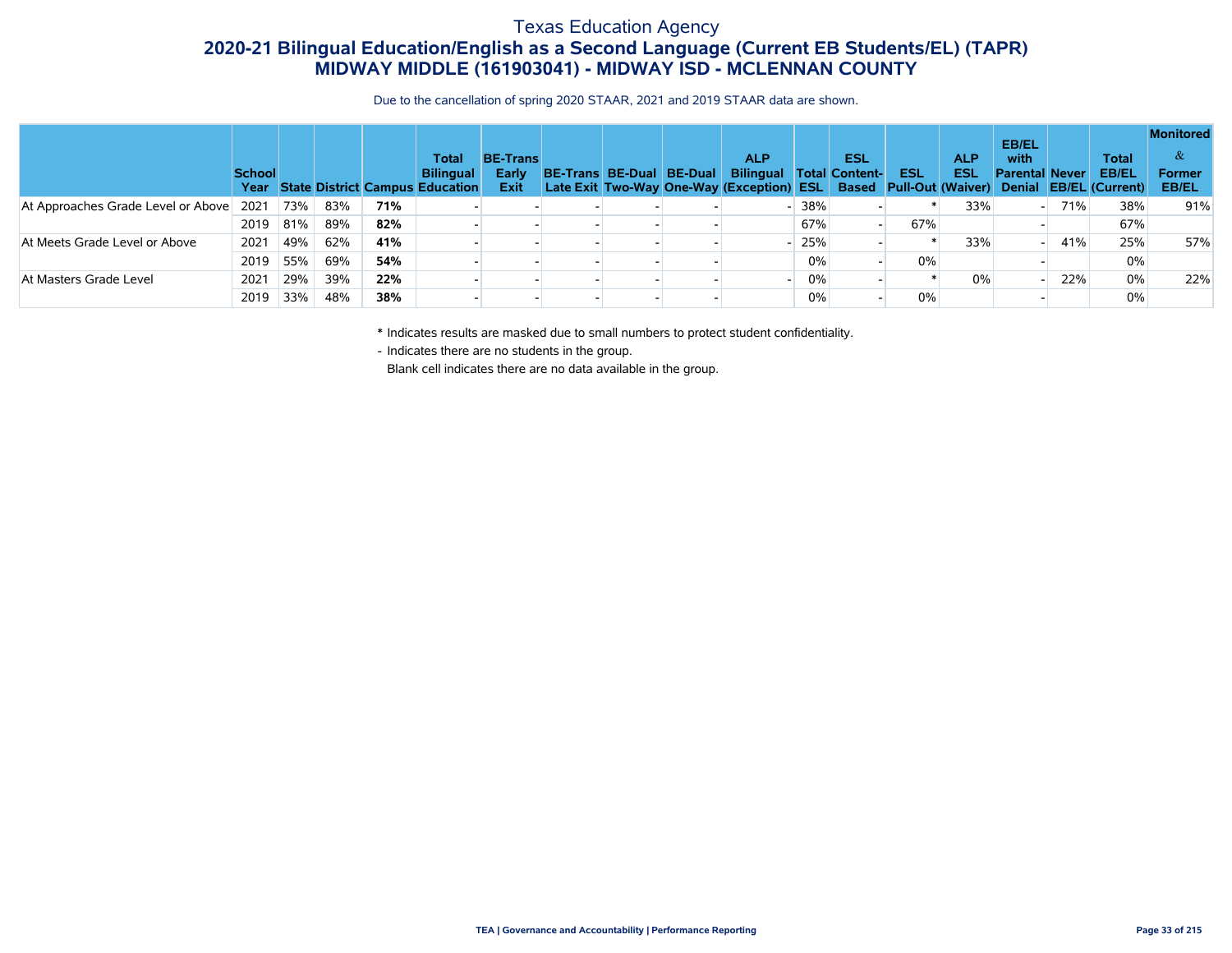Due to the cancellation of spring 2020 STAAR, 2021 and 2019 STAAR data are shown.

|                                                     |       |      |      | <b>African</b> |     |           | American                                        |        | <b>Pacific</b> | <b>Two</b><br>or<br><b>More</b> | <b>Special</b><br>Ed | Ed    | <b>Special Continu- Continu-</b><br>ously | Non-<br>ously | Econ  | <b>EB/EL</b><br>(Current)<br>&<br>State District Campus American Hispanic White Indian Asian Islander Races (Current) (Former) Enrolled Enrolled Disadv Monitored) |
|-----------------------------------------------------|-------|------|------|----------------|-----|-----------|-------------------------------------------------|--------|----------------|---------------------------------|----------------------|-------|-------------------------------------------|---------------|-------|--------------------------------------------------------------------------------------------------------------------------------------------------------------------|
|                                                     |       |      |      |                |     |           | <b>2021 STAAR Participation</b><br>(All Grades) |        |                |                                 |                      |       |                                           |               |       |                                                                                                                                                                    |
| <b>All Tests</b>                                    |       |      |      |                |     |           |                                                 |        |                |                                 |                      |       |                                           |               |       |                                                                                                                                                                    |
| <b>Assessment Participant</b>                       | 88%   | 98%  | 96%  | 95%            | 96% | 96%       | 100%                                            | 87%    | 100%           | 98%                             | 92%                  | 100%  | 96%                                       | 96%           | 95%   | 95%                                                                                                                                                                |
| Included in Accountability                          | 83%   | 93%  | 92%  | 91%            | 90% | 93%       | 100%                                            | 81%    | 100%           | 98%                             | 89%                  | 92%   | 95%                                       | 84%           | 90%   | 87%                                                                                                                                                                |
| Not Included in Accountability: Mobile              | 3%    | 4%   | 4%   | 5%             | 6%  | 4%        | 0%                                              | 5%     | $0\%$          | $0\%$                           | 2%                   | 8%    | 1%                                        | 11%           | 5%    | 5%                                                                                                                                                                 |
| Not Included in Accountability: Other<br>Exclusions | 1%    | 0%   | 0%   | 0%             | 1%  | 0%        | $0\%$                                           | 1%     | $0\%$          | $0\%$                           | $0\%$                | $0\%$ | 0%                                        | $1\%$         | 0%    | 3%                                                                                                                                                                 |
| <b>Not Tested</b>                                   | 12%   | 2%   | 4%   | 5%             | 4%  | 4%        | $0\%$                                           | 13%    | 0%             | 2%                              | 8%                   | 0%    | 4%                                        | 4%            | 5%    | 5%                                                                                                                                                                 |
| Absent                                              | 2%    | 0%   | 0%   | 1%             | 0%  | 0%        | 0%                                              | 0%     | $0\%$          | $0\%$                           | $1\%$                | $0\%$ | 0%                                        | 0%            | 0%    | 0%                                                                                                                                                                 |
| Other                                               | 10%   | 2%   | 4%   | 4%             | 4%  | 3%        | $0\%$                                           | 13%    | $0\%$          | 2%                              | 8%                   | 0%    | 4%                                        | 4%            | 5%    | 5%                                                                                                                                                                 |
|                                                     |       |      |      |                |     |           | <b>2019 STAAR Participation</b><br>(All Grades) |        |                |                                 |                      |       |                                           |               |       |                                                                                                                                                                    |
| <b>All Tests</b>                                    |       |      |      |                |     |           |                                                 |        |                |                                 |                      |       |                                           |               |       |                                                                                                                                                                    |
| <b>Assessment Participant</b>                       | 99%   | 100% | 100% | 100%           |     | 100% 100% |                                                 | * 100% | 100%           | 100%                            | 100%                 | 98%   | 100%                                      | 100%          | 100%  | 100%                                                                                                                                                               |
| Included in Accountability                          | 94%   | 96%  | 97%  | 96%            | 96% | 97%       | $\ast$                                          | 96%    | 100%           | 96%                             | 95%                  | 98%   | 98%                                       | 93%           | 96%   | 96%                                                                                                                                                                |
| Not Included in Accountability: Mobile              | 4%    | 3%   | 3%   | 4%             | 4%  | 2%        |                                                 | 2%     | $0\%$          | 4%                              | 4%                   | 0%    | 1%                                        | 6%            | 4%    | 3%                                                                                                                                                                 |
| Not Included in Accountability: Other<br>Exclusions | $1\%$ | 0%   | 0%   | 0%             | 0%  | 0%        |                                                 | 2%     | $0\%$          | $0\%$                           | $1\%$                | 0%    | 0%                                        | $1\%$         | 0%    | 1%                                                                                                                                                                 |
| <b>Not Tested</b>                                   | $1\%$ | 0%   | 0%   | 0%             | 0%  | 0%        | $\ast$                                          | 0%     | $0\%$          | 0%                              | $0\%$                | 2%    | 0%                                        | 0%            | 0%    | 0%                                                                                                                                                                 |
| Absent                                              | 1%    | 0%   | 0%   | 0%             | 0%  | 0%        | $\ast$                                          | 0%     | 0%             | $0\%$                           | $0\%$                | 2%    | 0%                                        | 0%            | $0\%$ | 0%                                                                                                                                                                 |
| Other                                               | 0%    | 0%   | 0%   | 0%             | 0%  | 0%        | $\ast$                                          | 0%     | $0\%$          | 0%                              | $0\%$                | $0\%$ | 0%                                        | 0%            | 0%    | 0%                                                                                                                                                                 |

\* Indicates results are masked due to small numbers to protect student confidentiality.

- Indicates there are no students in the group.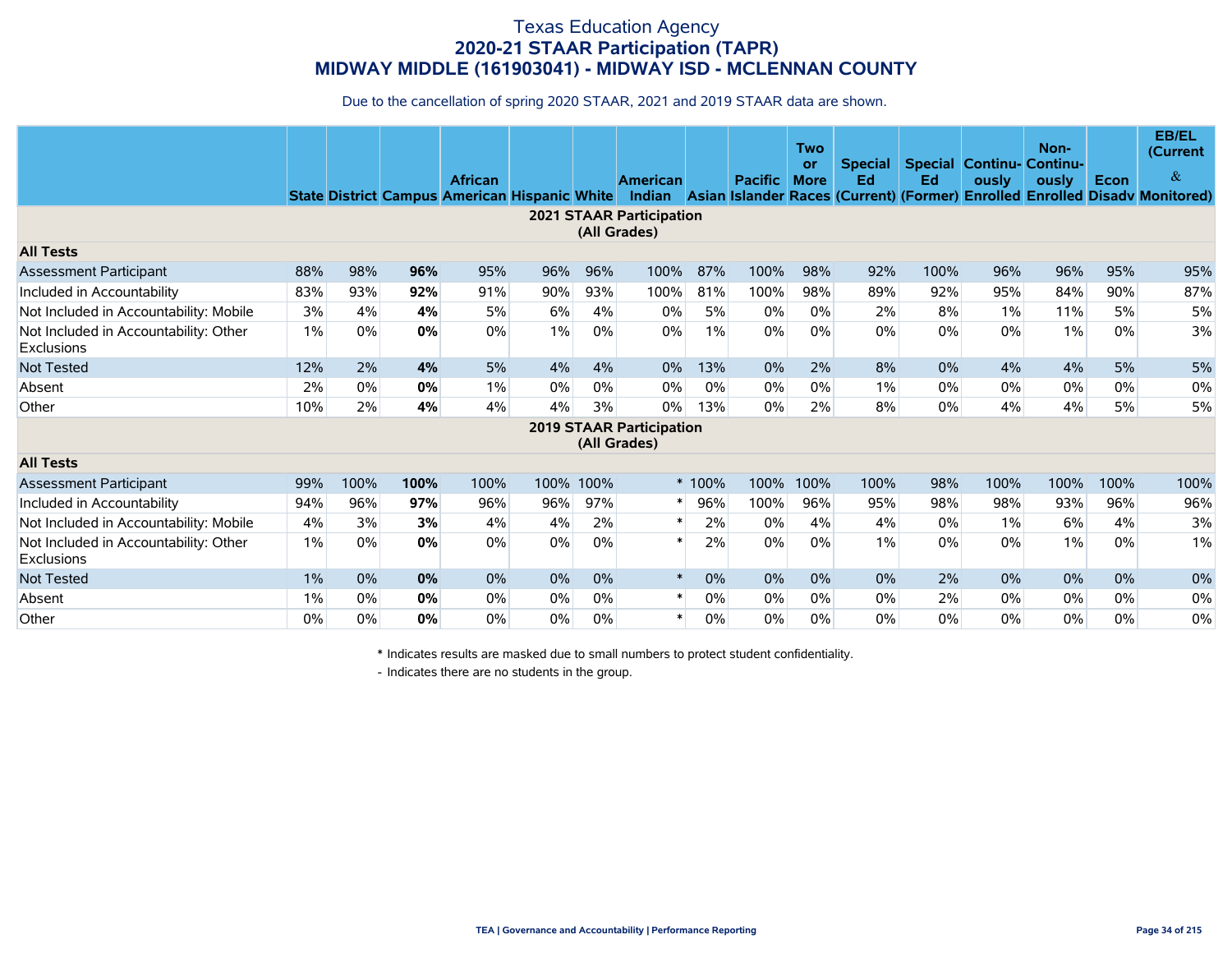#### Texas Education Agency **2020-21 Attendance, Graduation, and Dropout Rates (TAPR) MIDWAY MIDDLE (161903041) - MIDWAY ISD - MCLENNAN COUNTY**

|                                             |       |              |                | <b>African</b>                                                            |                          |                | <b>American</b>          |                          | <b>Pacific</b> | <b>Two</b><br><b>or</b>  | <b>More Special Econ</b> |                     |      |
|---------------------------------------------|-------|--------------|----------------|---------------------------------------------------------------------------|--------------------------|----------------|--------------------------|--------------------------|----------------|--------------------------|--------------------------|---------------------|------|
|                                             |       |              |                | State District Campus American Hispanic White Indian Asian Islander Races |                          |                |                          |                          |                |                          | Ed                       | <b>Disady EB/EL</b> |      |
| <b>Attendance Rate</b>                      |       |              |                |                                                                           |                          |                |                          |                          |                |                          |                          |                     |      |
| 2019-20                                     | 98.3% | 99.2%        | 99.3%          | 99.2%                                                                     |                          | 99.1% 99.4%    |                          | $*99.9%$                 |                | $*99.0\%$                |                          | 98.8% 98.8% 99.2%   |      |
| 2018-19                                     | 95.4% | 96.7%        | 97.0%          | 96.9%                                                                     |                          | 96.9% 96.9%    |                          | $*98.3%$                 |                | $*$ 97.3%                |                          | 95.8% 96.2% 97.7%   |      |
| <b>Chronic Absenteeism</b>                  |       |              |                |                                                                           |                          |                |                          |                          |                |                          |                          |                     |      |
| 2019-20                                     | 6.7%  | 2.8%         | 3.0%           | 4.9%                                                                      | 3.5%                     | 2.4%           | 0.0%                     | 0.0%                     | $\ast$         | 5.6%                     | 4.3%                     | 5.4%                | 0.0% |
| 2018-19                                     | 11.4% | 5.5%         | 4.4%           | 6.1%                                                                      | 4.9%                     | 4.2%           | $\ast$                   | 2.0%                     | 0.0%           | 0.0%                     | 8.5%                     | 7.4%                | 0.0% |
| <b>Annual Dropout Rate (Gr 7-8)</b>         |       |              |                |                                                                           |                          |                |                          |                          |                |                          |                          |                     |      |
| 2019-20                                     | 0.5%  | 0.1%         | 0.1%           | 0.0%                                                                      | 0.0%                     | 0.1%           | 0.0%                     | 0.0%                     | $\ast$         | 0.0%                     | 0.0%                     | 0.2%                | 0.0% |
| 2018-19                                     | 0.4%  | 0.0%         | 0.0%           | 0.0%                                                                      | 0.0%                     | 0.0%           | $\ast$                   | 0.0%                     | $0.0\%$        | 0.0%                     | 0.0%                     | 0.0%                | 0.0% |
| <b>Annual Dropout Rate (Gr 9-12)</b>        |       |              |                |                                                                           |                          |                |                          |                          |                |                          |                          |                     |      |
| 2019-20                                     | 1.6%  | 0.0%         |                |                                                                           | $\overline{\phantom{a}}$ |                |                          |                          |                |                          | $\overline{\phantom{a}}$ |                     |      |
| 2018-19                                     | 1.9%  | 0.2%         |                |                                                                           |                          |                |                          |                          |                |                          |                          |                     |      |
| 4-Year Longitudinal Rate (Gr 9-12)          |       |              |                |                                                                           |                          |                |                          |                          |                |                          |                          |                     |      |
| Class of 2020                               |       |              |                |                                                                           |                          |                |                          |                          |                |                          |                          |                     |      |
| Graduated                                   | 90.3% | 99.8%        | ٠              | $\overline{a}$                                                            | $\overline{\phantom{a}}$ | ٠              | $\overline{\phantom{a}}$ | $\overline{a}$           |                | $\overline{\phantom{a}}$ | $\overline{\phantom{a}}$ |                     |      |
| <b>Received TxCHSE</b>                      | 0.4%  | 0.0%         | ۰              |                                                                           |                          |                |                          |                          |                |                          |                          |                     |      |
| <b>Continued HS</b>                         | 3.9%  | 0.2%         | ä,             |                                                                           | $\blacksquare$           |                |                          |                          |                |                          | $\overline{a}$           |                     |      |
| Dropped Out                                 | 5.4%  | 0.0%         |                |                                                                           | $\overline{a}$           |                |                          |                          |                |                          |                          |                     |      |
| Graduates and TxCHSE 90.7%                  |       | 99.8%        |                |                                                                           | $\overline{a}$           |                |                          |                          |                |                          | $\overline{\phantom{0}}$ |                     |      |
| Graduates, TxCHSE,<br>and Continuers        |       | 94.6% 100.0% |                |                                                                           | $\overline{a}$           |                |                          |                          |                |                          |                          |                     |      |
| Class of 2019                               |       |              |                |                                                                           |                          |                |                          |                          |                |                          |                          |                     |      |
| Graduated                                   | 90.0% | 99.5%        | $\blacksquare$ |                                                                           | $\overline{\phantom{a}}$ | $\overline{a}$ | $\overline{a}$           | $\overline{\phantom{a}}$ |                | $\overline{\phantom{a}}$ | $\overline{\phantom{a}}$ |                     |      |
| <b>Received TxCHSE</b>                      | 0.5%  | 0.0%         |                |                                                                           | $\overline{a}$           |                | $\overline{\phantom{0}}$ |                          |                |                          | $\overline{a}$           |                     |      |
| Continued HS                                | 3.7%  | 0.2%         | ä,             |                                                                           | $\blacksquare$           |                |                          |                          |                |                          | $\overline{a}$           |                     |      |
| Dropped Out                                 | 5.9%  | 0.3%         |                |                                                                           | $\overline{a}$           |                |                          |                          |                |                          | $\overline{\phantom{a}}$ |                     |      |
| Graduates and TxCHSE 90.4%                  |       | 99.5%        |                |                                                                           | $\overline{\phantom{0}}$ |                |                          |                          |                |                          | $\overline{a}$           |                     |      |
| Graduates, TxCHSE,<br>and Continuers        | 94.1% | 99.7%        |                |                                                                           |                          |                |                          |                          |                |                          |                          |                     |      |
| 5-Year Extended Longitudinal Rate (Gr 9-12) |       |              |                |                                                                           |                          |                |                          |                          |                |                          |                          |                     |      |
| Class of 2019                               |       |              |                |                                                                           |                          |                |                          |                          |                |                          |                          |                     |      |
| Graduated                                   | 92.0% | 99.5%        | ÷              |                                                                           | $\blacksquare$           |                | $\frac{1}{2}$            |                          |                | $\overline{a}$           |                          |                     |      |
| <b>Received TxCHSE</b>                      | 0.5%  | 0.2%         |                |                                                                           |                          |                |                          |                          |                |                          |                          |                     |      |
| Continued HS                                | 1.3%  | 0.2%         | ä,             |                                                                           | $\overline{\phantom{a}}$ |                | $\overline{\phantom{0}}$ |                          |                |                          | $\blacksquare$           |                     |      |
| Dropped Out                                 | 6.1%  | 0.2%         |                |                                                                           | $\overline{\phantom{a}}$ |                | $\overline{\phantom{0}}$ | $\overline{\phantom{a}}$ |                |                          | $\blacksquare$           |                     |      |
| Graduates and TxCHSE 92.6%                  |       | 99.7%        |                |                                                                           | $\overline{a}$           |                |                          |                          |                |                          | $\blacksquare$           |                     |      |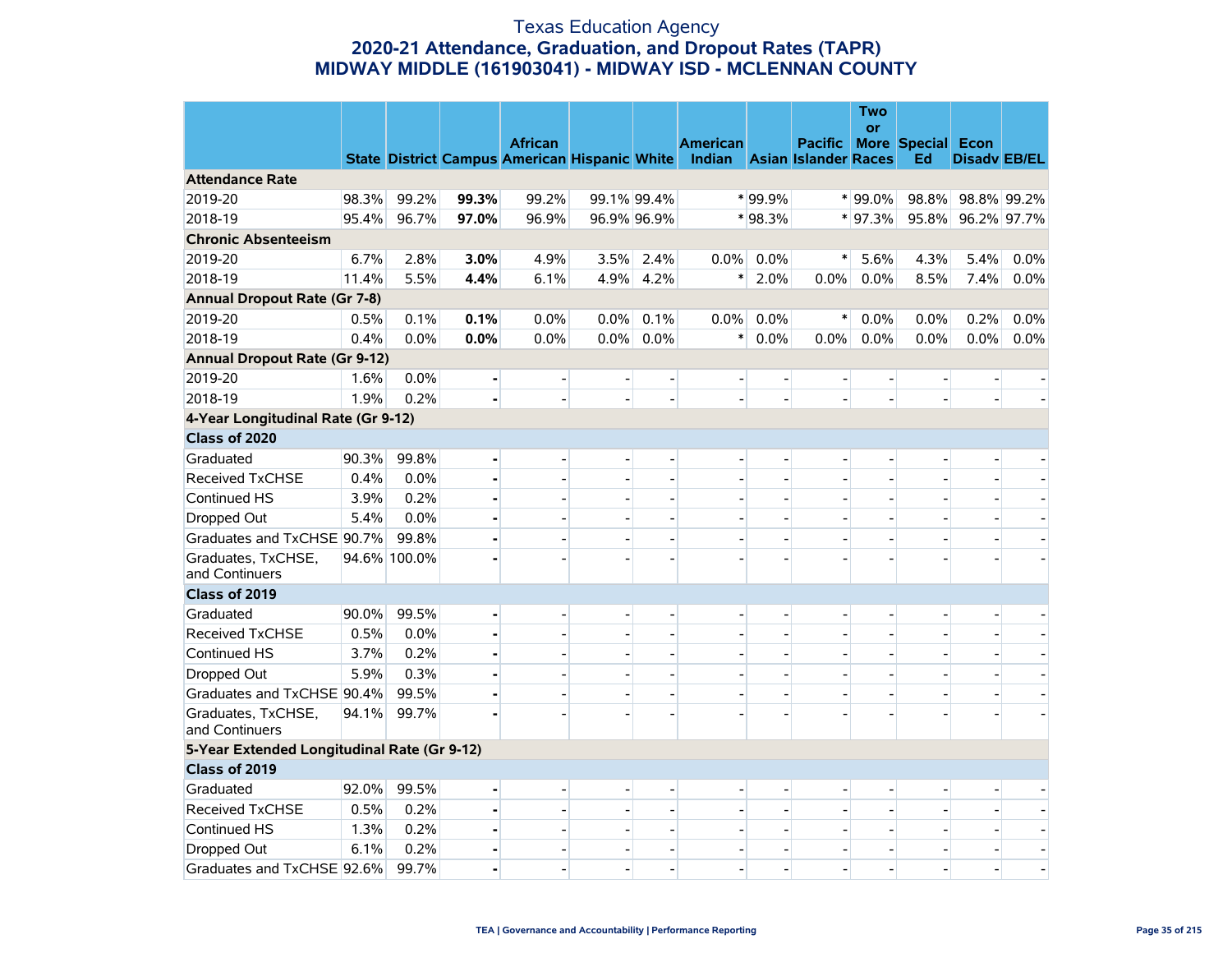## Texas Education Agency **2020-21 Attendance, Graduation, and Dropout Rates (TAPR) MIDWAY MIDDLE (161903041) - MIDWAY ISD - MCLENNAN COUNTY**

|                                                             |       |              |    |                                                                           |                          |                 |                | <b>Two</b><br><b>or</b> |                          |                     |  |
|-------------------------------------------------------------|-------|--------------|----|---------------------------------------------------------------------------|--------------------------|-----------------|----------------|-------------------------|--------------------------|---------------------|--|
|                                                             |       |              |    | <b>African</b>                                                            |                          | <b>American</b> | <b>Pacific</b> |                         | <b>More Special Econ</b> |                     |  |
|                                                             |       |              |    | State District Campus American Hispanic White Indian Asian Islander Races |                          |                 |                |                         | Ed                       | <b>Disady EB/EL</b> |  |
| Graduates, TxCHSE,<br>and Continuers                        | 93.9% | 99.8%        |    |                                                                           |                          |                 |                |                         |                          |                     |  |
| Class of 2018                                               |       |              |    |                                                                           |                          |                 |                |                         |                          |                     |  |
| Graduated                                                   | 92.2% | 99.5%        |    |                                                                           |                          |                 |                |                         |                          |                     |  |
| <b>Received TxCHSE</b>                                      | 0.6%  | 0.2%         |    |                                                                           |                          |                 |                |                         |                          |                     |  |
| Continued HS                                                | 1.1%  | 0.2%         |    |                                                                           |                          |                 |                |                         |                          |                     |  |
| Dropped Out                                                 | 6.1%  | 0.2%         | ä, |                                                                           | $\overline{\phantom{0}}$ |                 |                |                         | $\blacksquare$           |                     |  |
| Graduates and TxCHSE 92.8%                                  |       | 99.7%        |    |                                                                           |                          |                 |                |                         |                          |                     |  |
| Graduates, TxCHSE,<br>and Continuers                        | 93.9% | 99.8%        |    |                                                                           |                          |                 |                |                         |                          |                     |  |
| 6-Year Extended Longitudinal Rate (Gr 9-12)                 |       |              |    |                                                                           |                          |                 |                |                         |                          |                     |  |
| Class of 2018                                               |       |              |    |                                                                           |                          |                 |                |                         |                          |                     |  |
| Graduated                                                   | 92.6% | 99.7%        |    |                                                                           | $\blacksquare$           |                 |                |                         |                          |                     |  |
| <b>Received TxCHSE</b>                                      | 0.7%  | 0.2%         |    |                                                                           |                          |                 |                |                         |                          |                     |  |
| <b>Continued HS</b>                                         | 0.6%  | 0.0%         |    |                                                                           |                          |                 |                |                         |                          |                     |  |
| Dropped Out                                                 | 6.1%  | 0.2%         |    |                                                                           |                          |                 |                |                         |                          |                     |  |
| Graduates and TxCHSE 93.3%                                  |       | 99.8%        |    |                                                                           |                          |                 |                |                         |                          |                     |  |
| Graduates, TxCHSE,<br>and Continuers                        | 93.9% | 99.8%        |    |                                                                           |                          |                 |                |                         |                          |                     |  |
| Class of 2017                                               |       |              |    |                                                                           |                          |                 |                |                         |                          |                     |  |
| Graduated                                                   |       | 92.4% 100.0% |    |                                                                           | $\blacksquare$           |                 |                |                         |                          |                     |  |
| <b>Received TxCHSE</b>                                      | 0.7%  | 0.0%         |    |                                                                           |                          |                 |                |                         |                          |                     |  |
| Continued HS                                                | 0.6%  | 0.0%         |    |                                                                           | $\blacksquare$           |                 |                |                         | $\overline{a}$           |                     |  |
| Dropped Out                                                 | 6.3%  | 0.0%         |    |                                                                           |                          |                 |                |                         |                          |                     |  |
| Graduates and TxCHSE 93.2% 100.0%                           |       |              |    |                                                                           |                          |                 |                |                         |                          |                     |  |
| Graduates, TxCHSE,<br>and Continuers                        |       | 93.7% 100.0% |    |                                                                           |                          |                 |                |                         |                          |                     |  |
| 4-Year Federal Graduation Rate Without Exclusions (Gr 9-12) |       |              |    |                                                                           |                          |                 |                |                         |                          |                     |  |
| Class of 2020                                               |       | 90.3% 98.6%  |    |                                                                           | $\overline{\phantom{a}}$ |                 |                |                         | $\overline{a}$           |                     |  |
| Class of 2019                                               |       | 90.0% 98.7%  |    |                                                                           | $\overline{\phantom{a}}$ |                 |                |                         |                          |                     |  |
| RHSP/DAP Graduates (Longitudinal Rate)                      |       |              |    |                                                                           |                          |                 |                |                         |                          |                     |  |
| Class of 2020                                               | 83.0% |              |    |                                                                           | $\overline{a}$           |                 |                |                         | $\overline{a}$           |                     |  |
| Class of 2019                                               | 73.3% | $\star$      |    |                                                                           |                          |                 |                |                         |                          |                     |  |
| <b>FHSP-E Graduates (Longitudinal Rate)</b>                 |       |              |    |                                                                           |                          |                 |                |                         |                          |                     |  |
| Class of 2020                                               | 4.3%  | 4.9%         |    |                                                                           |                          |                 |                |                         |                          |                     |  |
| Class of 2019                                               | 4.2%  | 3.4%         |    |                                                                           |                          |                 |                |                         |                          |                     |  |
| <b>FHSP-DLA Graduates (Longitudinal Rate)</b>               |       |              |    |                                                                           |                          |                 |                |                         |                          |                     |  |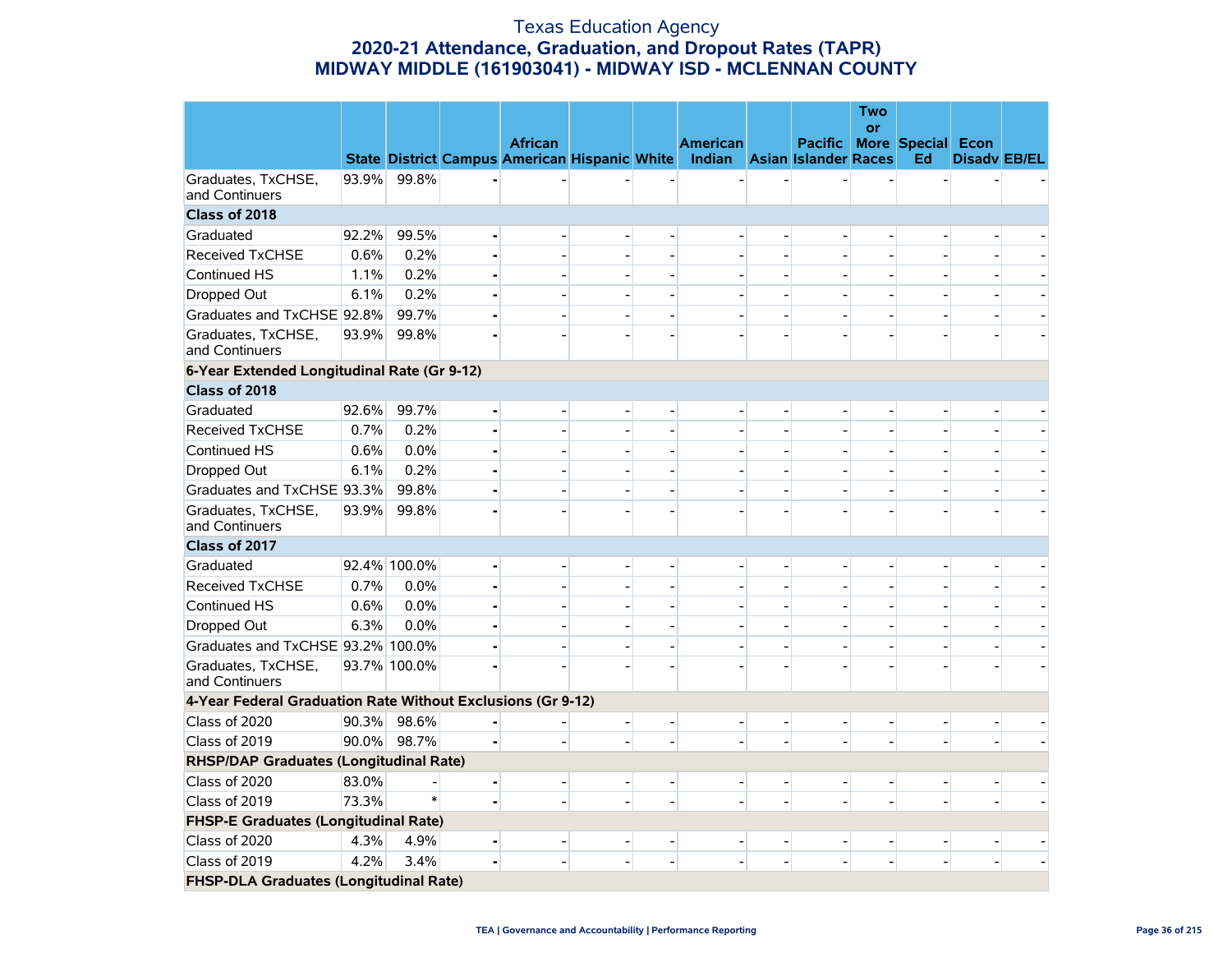## Texas Education Agency **2020-21 Attendance, Graduation, and Dropout Rates (TAPR) MIDWAY MIDDLE (161903041) - MIDWAY ISD - MCLENNAN COUNTY**

|                                                        |       |             |                                                                        |                          |                           |                                               | <b>Two</b><br>or |                                |                     |  |
|--------------------------------------------------------|-------|-------------|------------------------------------------------------------------------|--------------------------|---------------------------|-----------------------------------------------|------------------|--------------------------------|---------------------|--|
|                                                        |       |             | <b>African</b><br><b>State District Campus American Hispanic White</b> |                          | <b>American</b><br>Indian | <b>Pacific</b><br><b>Asian Islander Races</b> |                  | <b>More Special Econ</b><br>Ed | <b>Disady EB/EL</b> |  |
| Class of 2020                                          | 83.5% | 90.3%       |                                                                        |                          |                           |                                               |                  |                                |                     |  |
| Class of 2019                                          | 83.5% | 90.2%       |                                                                        |                          |                           |                                               |                  |                                |                     |  |
| RHSP/DAP/FHSP-E/FHSP-DLA Graduates (Longitudinal Rate) |       |             |                                                                        |                          |                           |                                               |                  |                                |                     |  |
| Class of 2020                                          | 87.8% | 95.1%       |                                                                        |                          |                           |                                               |                  |                                |                     |  |
| Class of 2019                                          | 87.6% | 93.5%       |                                                                        | $\overline{\phantom{0}}$ |                           |                                               |                  |                                |                     |  |
| <b>RHSP/DAP Graduates (Annual Rate)</b>                |       |             |                                                                        |                          |                           |                                               |                  |                                |                     |  |
| 2019-20                                                | 38.6% | 0.0%        |                                                                        |                          |                           |                                               |                  |                                |                     |  |
| 2018-19                                                | 32.7% |             |                                                                        | $\overline{\phantom{a}}$ |                           |                                               |                  |                                |                     |  |
| <b>FHSP-E Graduates (Annual Rate)</b>                  |       |             |                                                                        |                          |                           |                                               |                  |                                |                     |  |
| 2019-20                                                | 4.4%  | 4.8%        |                                                                        |                          |                           |                                               |                  |                                |                     |  |
| 2018-19                                                | 4.4%  | 3.3%        |                                                                        | -                        |                           |                                               |                  |                                |                     |  |
| FHSP-DLA Graduates (Annual Rate)                       |       |             |                                                                        |                          |                           |                                               |                  |                                |                     |  |
| 2019-20                                                | 81.8% | 88.4%       |                                                                        |                          |                           |                                               |                  |                                |                     |  |
| 2018-19                                                | 82.1% | 90.5%       |                                                                        |                          |                           |                                               |                  |                                |                     |  |
| RHSP/DAP/FHSP-E/FHSP-DLA Graduates (Annual Rate)       |       |             |                                                                        |                          |                           |                                               |                  |                                |                     |  |
| 2019-20                                                | 85.8% | 92.4%       |                                                                        |                          |                           |                                               |                  |                                |                     |  |
| 2018-19                                                |       | 85.9% 93.8% |                                                                        |                          |                           |                                               |                  |                                |                     |  |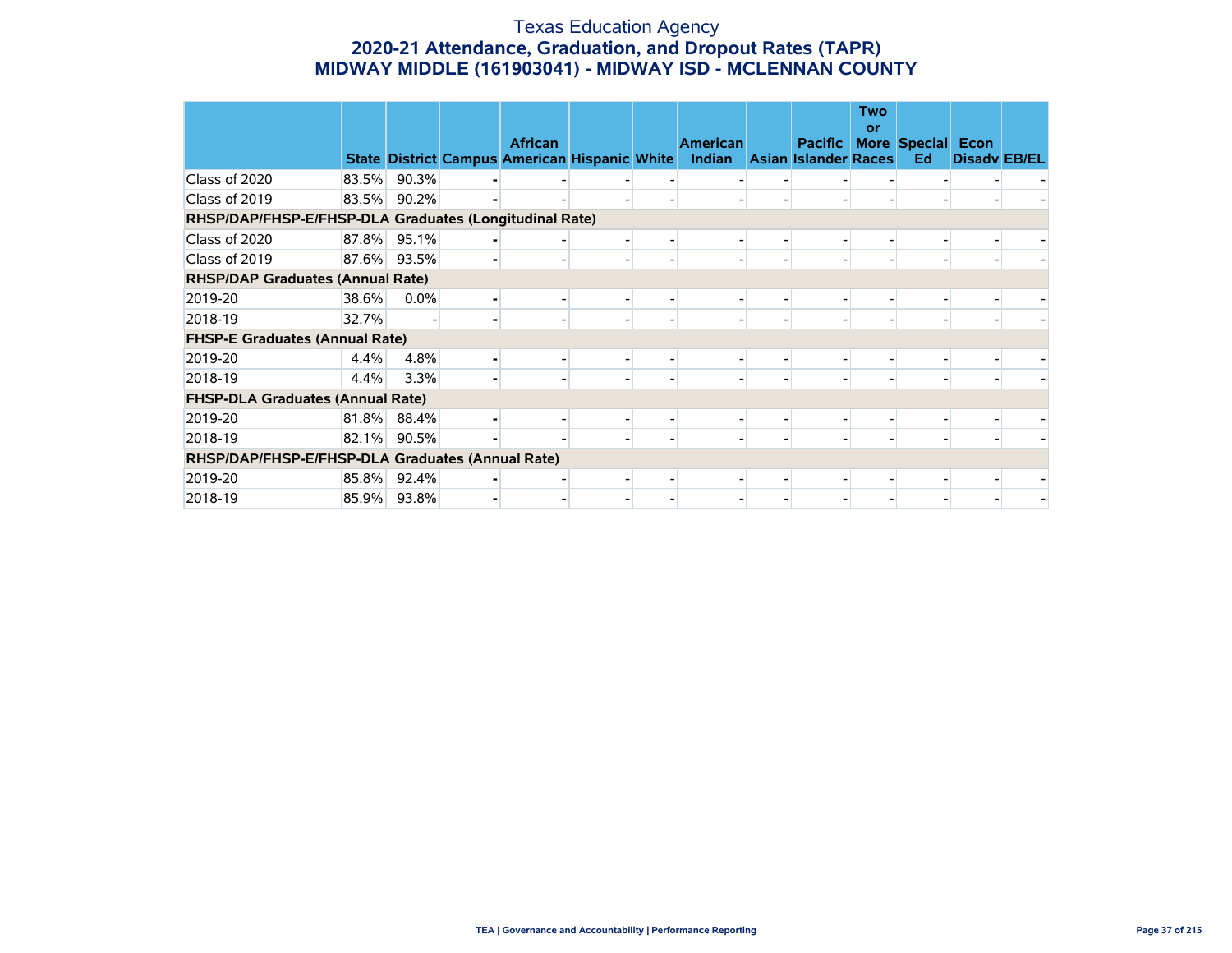### Texas Education Agency **2020-21 Graduation Profile (TAPR) MIDWAY MIDDLE (161903041) - MIDWAY ISD - MCLENNAN COUNTY**

|                                                            | Count | <b>Campus Campus District</b><br><b>Percent</b> | <b>Count</b>   | <b>State</b><br><b>Count</b> |
|------------------------------------------------------------|-------|-------------------------------------------------|----------------|------------------------------|
| Graduates (2019-20 Annual Graduates)                       |       |                                                 |                |                              |
| <b>Total Graduates</b>                                     |       |                                                 |                | 590 360,220                  |
| <b>By Ethnicity:</b>                                       |       |                                                 |                |                              |
| African American                                           |       |                                                 | 73             | 44,729                       |
| Hispanic                                                   |       |                                                 |                | 129 184,060                  |
| White                                                      |       |                                                 | 351            | 105,215                      |
| American Indian                                            |       |                                                 | 2              | 1,226                        |
| Asian                                                      |       |                                                 | 24             | 17,126                       |
| Pacific Islander                                           |       |                                                 | 1              | 557                          |
| Two or More Races                                          |       |                                                 | 10             | 7,307                        |
| <b>By Graduation Type:</b>                                 |       |                                                 |                |                              |
| Minimum H.S. Program                                       |       |                                                 | 5              | 1,512                        |
| Recommended H.S. Program/Distinguished Achievement Program |       |                                                 | 0              | 952                          |
| Foundation H.S. Program (No Endorsement)                   |       |                                                 | 40             | 49,535                       |
| Foundation H.S. Program (Endorsement)                      |       |                                                 | 28             | 15,689                       |
| Foundation H.S. Program (DLA)                              |       |                                                 |                | 517 292,532                  |
|                                                            |       |                                                 |                |                              |
| <b>Special Education Graduates</b>                         |       |                                                 | 52             | 29,018                       |
| Economically Disadvantaged Graduates                       |       |                                                 |                | 135 187,187                  |
| Emergent Bilingual (EB)/English Learner (EL) Graduates     |       |                                                 | $\overline{2}$ | 29,639                       |
| <b>At-Risk Graduates</b>                                   |       |                                                 |                | 123 148,836                  |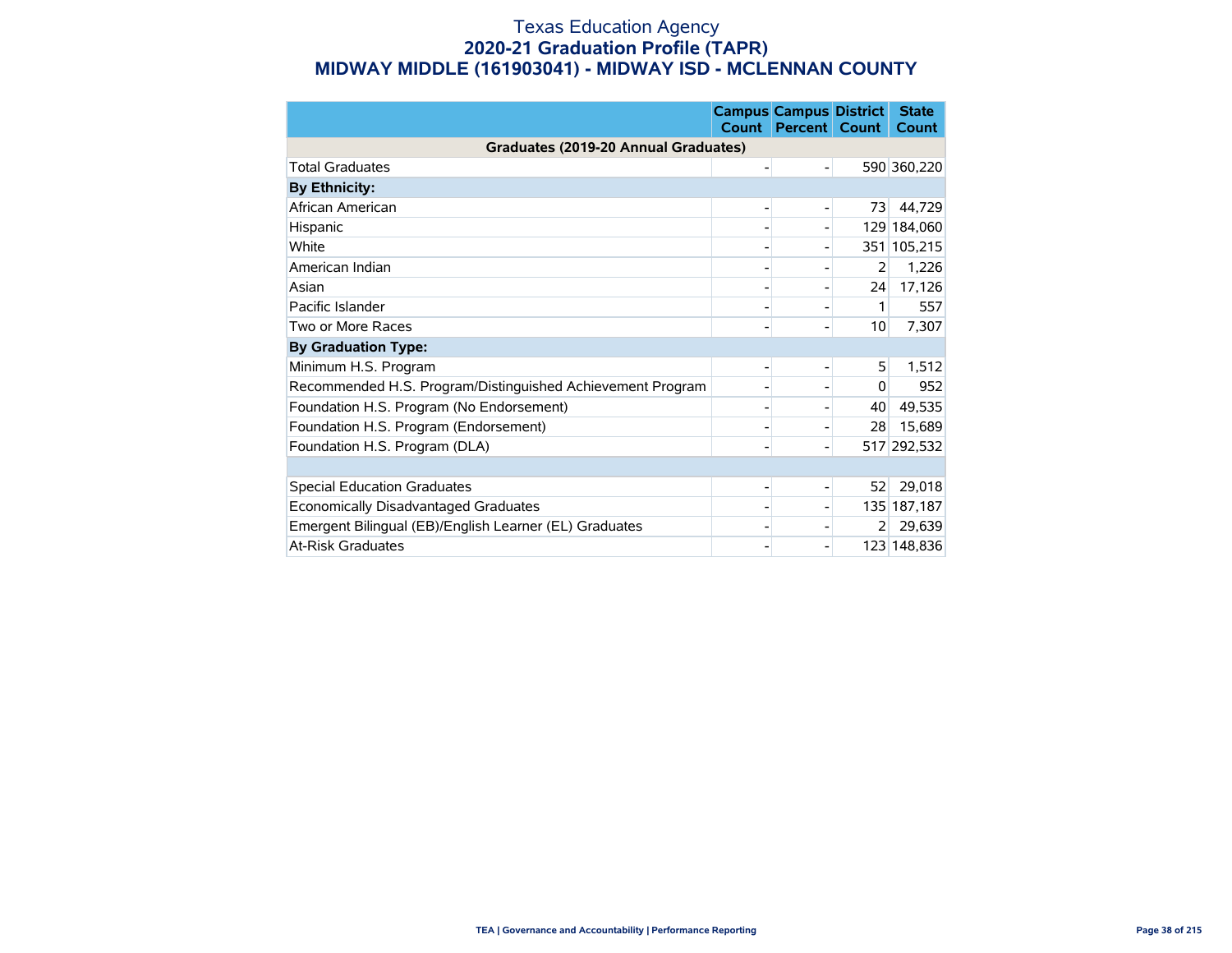## Texas Education Agency **2020-21 College, Career, and Military Readiness (CCMR) (TAPR) MIDWAY MIDDLE (161903041) - MIDWAY ISD - MCLENNAN COUNTY**

**There is no data for this campus.**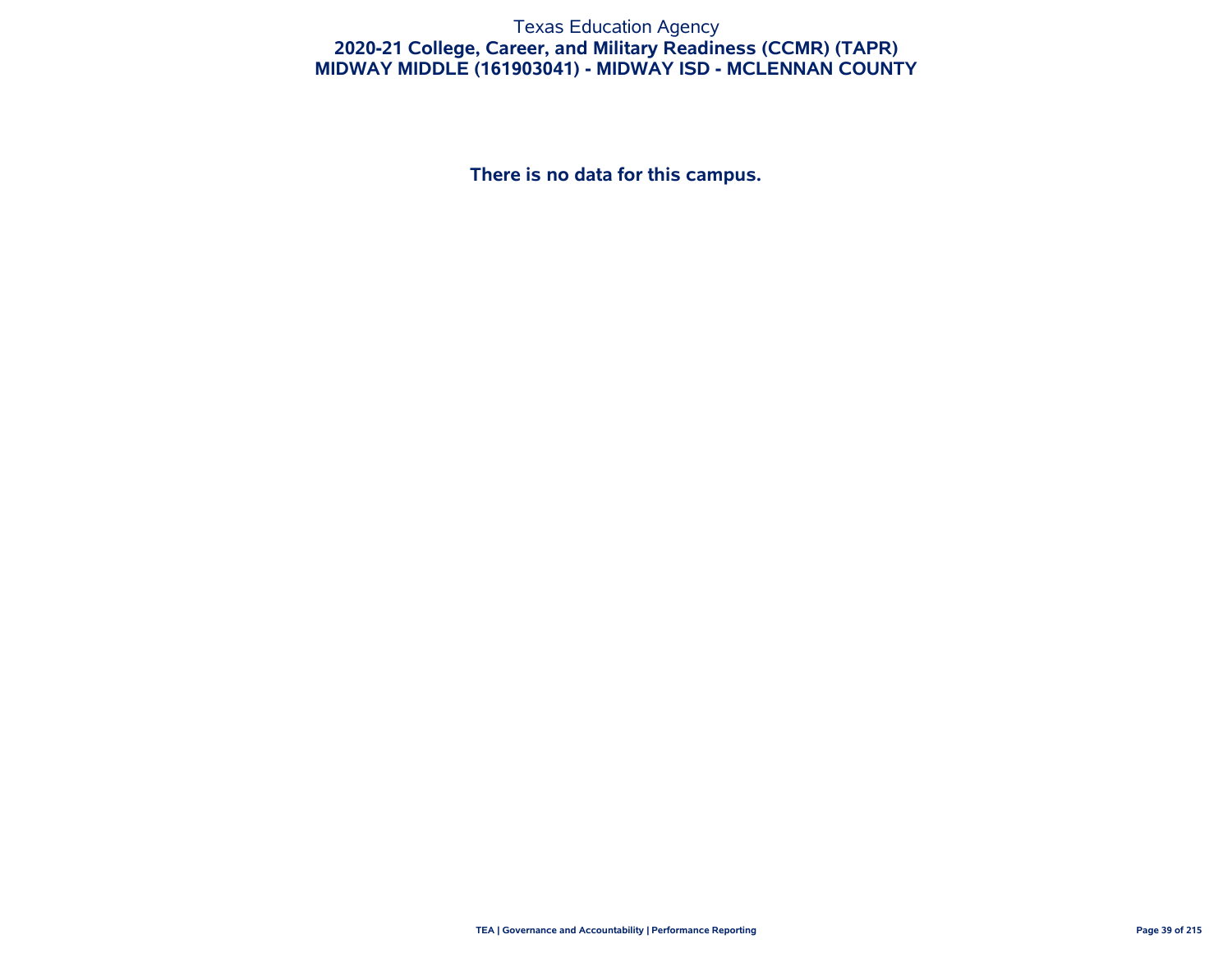### Texas Education Agency **2020-21 CCMR-Related Indicators (TAPR) MIDWAY MIDDLE (161903041) - MIDWAY ISD - MCLENNAN COUNTY**

**There is no data for this campus.**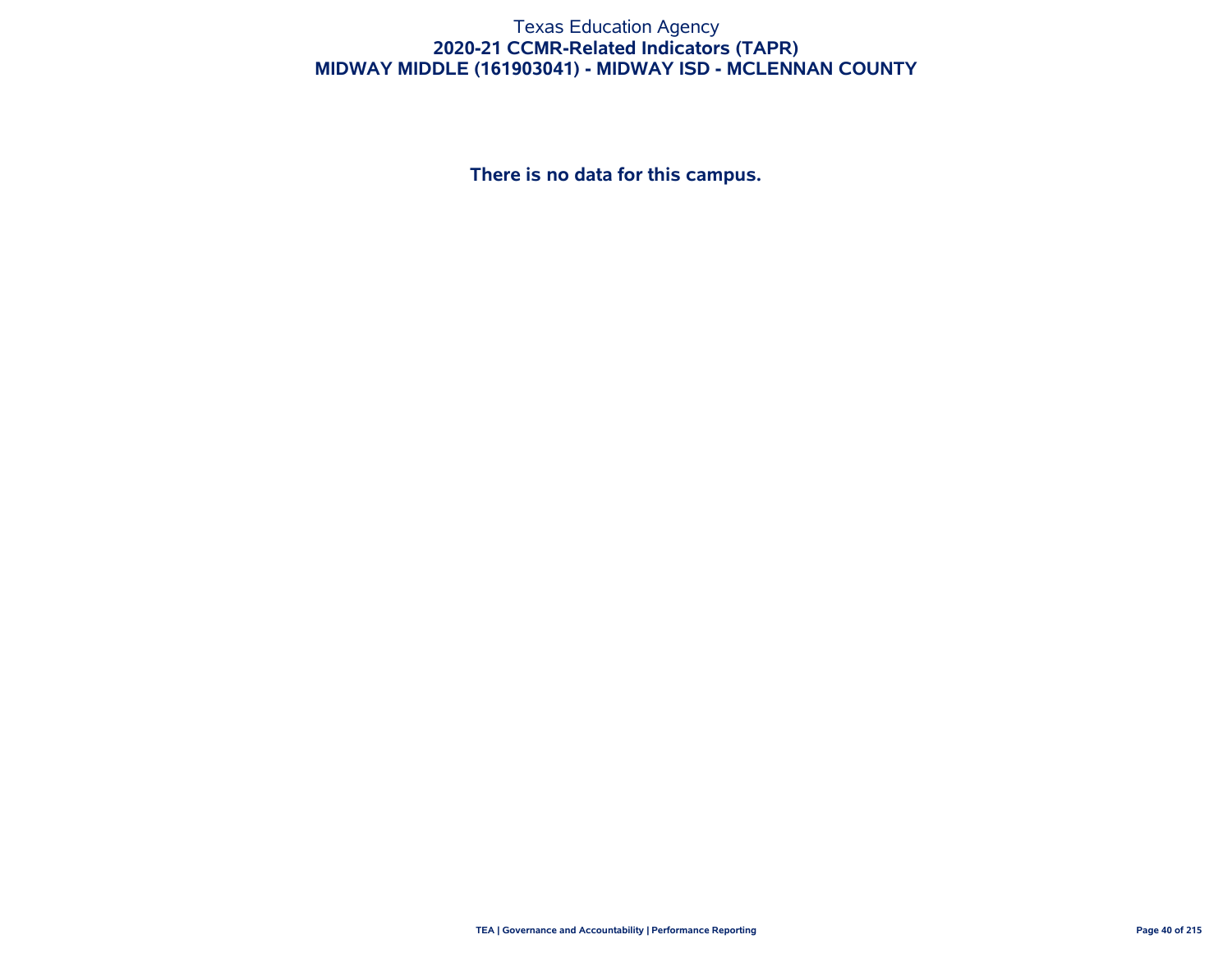## Texas Education Agency **2020-21 Other Postsecondary Indicators (TAPR) MIDWAY MIDDLE (161903041) - MIDWAY ISD - MCLENNAN COUNTY**

**There is no data for this campus.**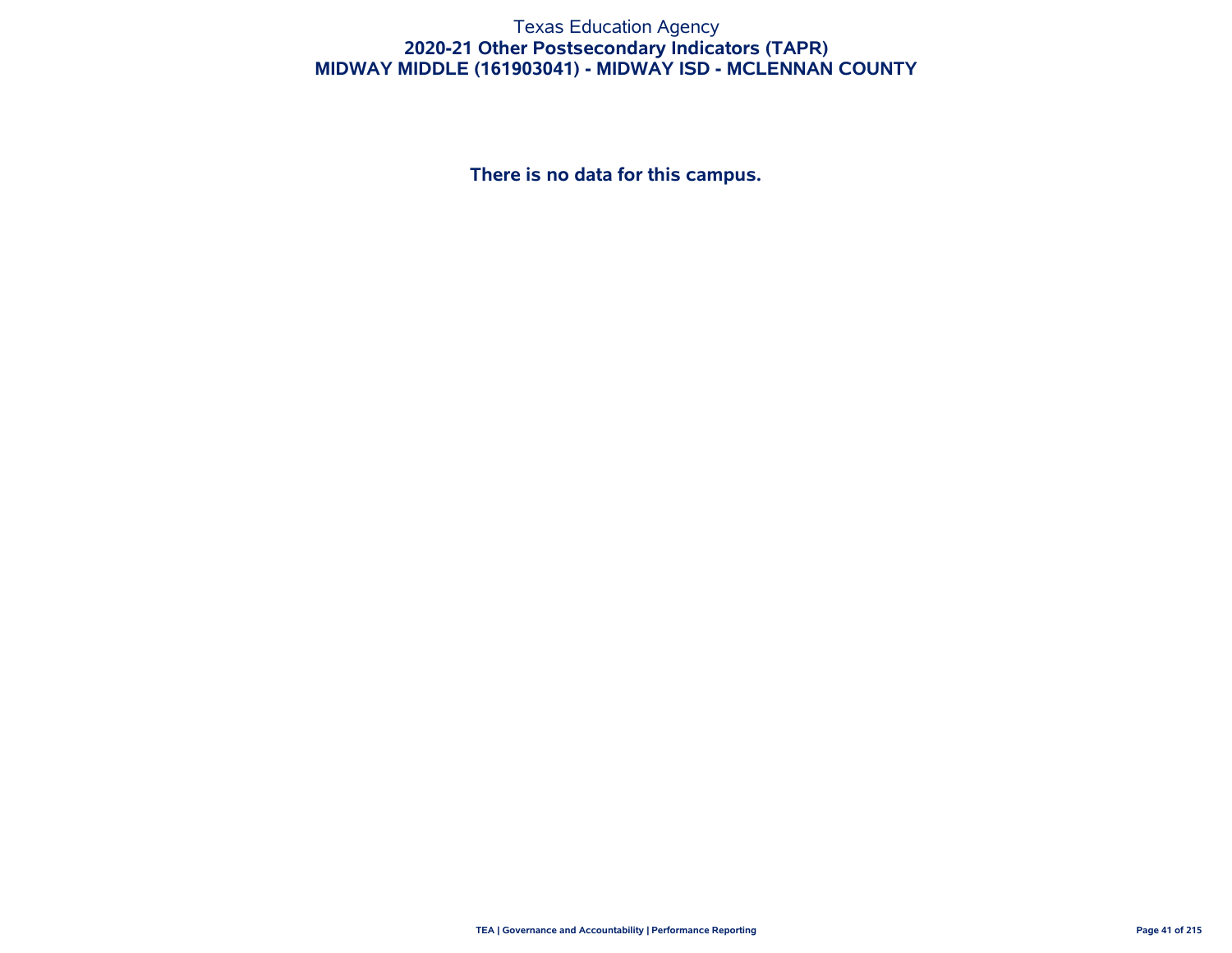|                                               |                | <b>Membership</b>             |       |                              | <b>Enrollment</b> |                               |       |                 |
|-----------------------------------------------|----------------|-------------------------------|-------|------------------------------|-------------------|-------------------------------|-------|-----------------|
|                                               |                | <b>Campus</b>                 |       |                              |                   | <b>Campus</b>                 |       |                 |
| <b>Student Information</b>                    |                | <b>Count Percent District</b> |       | <b>State</b>                 |                   | <b>Count Percent District</b> |       | <b>State</b>    |
|                                               |                |                               |       |                              |                   |                               |       |                 |
| <b>Total Students</b>                         |                | 1,306 100.0%                  |       | 8,233 5,359,040 1,306 100.0% |                   |                               |       | 8,253 5,371,586 |
| <b>Students by Grade:</b>                     |                |                               |       |                              |                   |                               |       |                 |
| Early Childhood Education                     | 0              | 0.0%                          | 0.4%  | 0.3%                         | 0                 | 0.0%                          | 0.5%  | 0.4%            |
| Pre-Kindergarten                              | $\mathbf 0$    | 0.0%                          | 1.8%  | 3.7%                         | 0                 | 0.0%                          | 1.8%  | 3.7%            |
| Kindergarten                                  | 0              | 0.0%                          | 7.1%  | 6.7%                         | 0                 | 0.0%                          | 7.1%  | 6.7%            |
| Grade 1                                       | 0              | 0.0%                          | 7.1%  | 7.1%                         | 0                 | 0.0%                          | 7.1%  | 7.1%            |
| Grade 2                                       | 0              | 0.0%                          | 7.3%  | 7.1%                         | 0                 | 0.0%                          | 7.3%  | 7.1%            |
| Grade 3                                       | $\mathbf 0$    | 0.0%                          | 7.5%  | 7.1%                         | 0                 | 0.0%                          | 7.5%  | 7.1%            |
| Grade 4                                       | $\mathbf 0$    | 0.0%                          | 7.4%  | 7.2%                         | 0                 | 0.0%                          | 7.3%  | 7.2%            |
| Grade 5                                       | $\Omega$       | 0.0%                          | 7.5%  | 7.4%                         | 0                 | 0.0%                          | 7.4%  | 7.4%            |
| Grade 6                                       | 0              | 0.0%                          | 7.8%  | 7.7%                         | 0                 | 0.0%                          | 7.8%  | 7.7%            |
| Grade 7                                       | 662            | 50.7%                         | 8.0%  | 7.9%                         | 662               | 50.7%                         | 8.0%  | 7.8%            |
| Grade 8                                       | 644            | 49.3%                         | 7.8%  | 7.9%                         | 644               | 49.3%                         | 7.8%  | 7.9%            |
| Grade 9                                       | 0              | 0.0%                          | 8.3%  | 8.1%                         | 0                 | 0.0%                          | 8.3%  | 8.1%            |
| Grade 10                                      | 0              | 0.0%                          | 7.3%  | 7.8%                         | 0                 | 0.0%                          | 7.3%  | 7.8%            |
| Grade 11                                      | $\mathbf 0$    | 0.0%                          | 7.3%  | 7.2%                         | 0                 | 0.0%                          | 7.2%  | 7.2%            |
| Grade 12                                      | 0              | 0.0%                          | 7.5%  | 6.8%                         | $\mathbf 0$       | 0.0%                          | 7.5%  | 6.8%            |
| <b>Ethnic Distribution:</b>                   |                |                               |       |                              |                   |                               |       |                 |
| African American                              | 154            | 11.8%                         | 11.2% | 12.7%                        | 154               | 11.8%                         | 11.2% | 12.7%           |
| Hispanic                                      | 325            | 24.9%                         | 24.5% | 52.9%                        | 325               | 24.9%                         | 24.5% | 52.9%           |
| White                                         | 714            | 54.7%                         | 55.2% | 26.5%                        | 714               | 54.7%                         | 55.2% | 26.5%           |
| American Indian                               | $\overline{4}$ | 0.3%                          | 0.3%  | 0.3%                         | 4                 | 0.3%                          | 0.3%  | 0.3%            |
| Asian                                         | 56             | 4.3%                          | 4.6%  | 4.7%                         | 56                | 4.3%                          | 4.6%  | 4.7%            |
| Pacific Islander                              | $\overline{2}$ | 0.2%                          | 0.1%  | 0.2%                         | $\overline{2}$    | 0.2%                          | 0.1%  | 0.2%            |
| Two or More Races                             | 51             | 3.9%                          | 4.0%  | 2.7%                         | 51                | 3.9%                          | 4.0%  | 2.7%            |
| Sex:                                          |                |                               |       |                              |                   |                               |       |                 |
| Female                                        | 659            | 50.5%                         | 49.5% | 48.9%                        | 659               | 50.5%                         | 49.5% | 48.9%           |
| Male                                          | 647            | 49.5%                         | 50.5% | 51.1%                        | 647               | 49.5%                         | 50.5% | 51.1%           |
|                                               |                |                               |       |                              |                   |                               |       |                 |
| Economically Disadvantaged                    | 433            | 33.2%                         | 33.6% | 60.3%                        | 433               | 33.2%                         | 33.5% | 60.2%           |
| Non-Educationally Disadvantaged               | 873            | 66.8%                         | 66.4% | 39.7%                        | 873               | 66.8%                         | 66.5% | 39.8%           |
| Section 504 Students                          | 164            | 12.6%                         | 9.0%  | 7.2%                         | 164               | 12.6%                         | 9.0%  | 7.2%            |
| <b>EB Students/EL</b>                         | 22             | 1.7%                          | 3.7%  | 20.7%                        | 22                | 1.7%                          | 3.7%  | 20.6%           |
| Students w/ Disciplinary Placements (2019-20) | 24             | 1.7%                          | 1.0%  | 1.2%                         |                   |                               |       |                 |
| Students w/ Dyslexia                          | 79             | 6.0%                          | 4.9%  | 4.5%                         | 79                | 6.0%                          | 4.9%  | 4.5%            |
| <b>Foster Care</b>                            | $\mathbf{1}$   | 0.1%                          | 0.4%  | 0.3%                         | 1                 | 0.1%                          | 0.4%  | 0.3%            |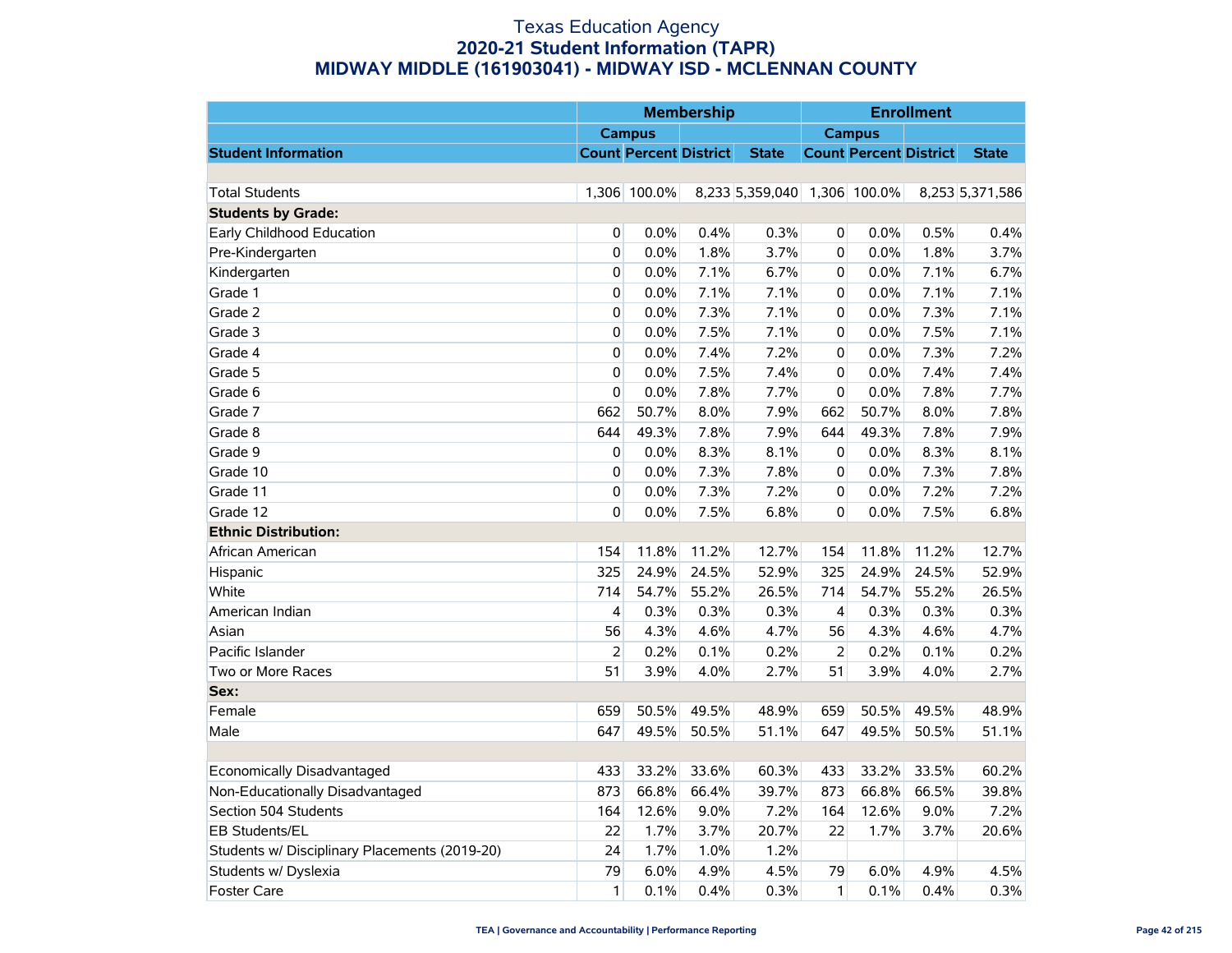|                                                                          | <b>Membership</b> |                               |       | <b>Enrollment</b> |     |                               |       |              |
|--------------------------------------------------------------------------|-------------------|-------------------------------|-------|-------------------|-----|-------------------------------|-------|--------------|
|                                                                          |                   | <b>Campus</b>                 |       |                   |     | <b>Campus</b>                 |       |              |
| <b>Student Information</b>                                               |                   | <b>Count Percent District</b> |       | <b>State</b>      |     | <b>Count Percent District</b> |       | <b>State</b> |
| <b>Homeless</b>                                                          | 1                 | 0.1%                          | 0.1%  | 1.1%              | 1   | 0.1%                          | 0.1%  | 1.1%         |
| Immigrant                                                                | 5                 | 0.4%                          | 0.7%  | 2.0%              | 5   | 0.4%                          | 0.7%  | 2.0%         |
| Migrant                                                                  | 0                 | 0.0%                          | 0.0%  | 0.3%              | 0   | 0.0%                          | 0.0%  | 0.3%         |
| Title I                                                                  | 1                 | 0.1%                          | 26.6% | 64.5%             | 1   | 0.1%                          | 26.6% | 64.5%        |
| <b>Military Connected</b>                                                | 54                | 4.1%                          | 5.0%  | 2.7%              | 54  | 4.1%                          | 5.0%  | 2.7%         |
| At-Risk                                                                  | 323               | 24.7%                         | 27.0% | 49.2%             | 323 | 24.7%                         | 27.0% | 49.1%        |
| <b>Students by Instructional Program:</b>                                |                   |                               |       |                   |     |                               |       |              |
| <b>Bilingual/ESL Education</b>                                           | 22                | 1.7%                          | 3.6%  | 21.0%             | 22  | 1.7%                          | 3.6%  | 20.9%        |
| Gifted and Talented Education                                            | 206               | 15.8%                         | 10.6% | 8.3%              | 206 | 15.8%                         | 10.5% | 8.3%         |
| <b>Special Education</b>                                                 | 159               | 12.2%                         | 11.6% | 11.1%             | 159 | 12.2%                         | 11.8% | 11.3%        |
| Students with Disabilities by Type of Primary Disability:                |                   |                               |       |                   |     |                               |       |              |
| <b>Total Students with Disabilities</b>                                  | 159               |                               |       |                   |     |                               |       |              |
| By Type of Primary Disability<br>Students with Intellectual Disabilities | 74                | 46.5%                         | 39.8% | 42.5%             |     |                               |       |              |
| Students with Physical Disabilities                                      | 7                 | 4.4%                          | 15.8% | 21.3%             |     |                               |       |              |
| <b>Students with Autism</b>                                              | 19                | 11.9%                         | 12.3% | 14.1%             |     |                               |       |              |
| Students with Behavioral Disabilities                                    | 59                | 37.1%                         | 30.4% | 20.6%             |     |                               |       |              |
| Students with Non-Categorical Early Childhood                            | 0                 | 0.0%                          | 1.8%  | 1.5%              |     |                               |       |              |
| Mobility (2019-20):                                                      |                   |                               |       |                   |     |                               |       |              |
| <b>Total Mobile Students</b>                                             | 106               | 7.7%                          | 8.9%  | 13.8%             |     |                               |       |              |
| By Ethnicity:<br>African American                                        | 21                | 1.5%                          | 1.6%  | 2.8%              |     |                               |       |              |
| Hispanic                                                                 | 30                | 2.2%                          | 2.4%  | 7.1%              |     |                               |       |              |
| White                                                                    | 45                | 3.3%                          | 4.2%  | 3.1%              |     |                               |       |              |
| American Indian                                                          | 0                 | 0.0%                          | 0.0%  | 0.1%              |     |                               |       |              |
| Asian                                                                    | 1                 | 0.1%                          | 0.2%  | 0.4%              |     |                               |       |              |
| Pacific Islander                                                         | 0                 | 0.0%                          | 0.0%  | 0.0%              |     |                               |       |              |
| Two or More Races                                                        | 9                 | 0.7%                          | 0.5%  | 0.4%              |     |                               |       |              |
| Count and Percent of Special Ed Students who are Mobile                  | 22                | 13.5%                         | 14.5% | 16.5%             |     |                               |       |              |
| Count and Percent of EB Students/EL who are Mobile                       | 4                 | 17.4%                         | 14.9% | 13.6%             |     |                               |       |              |
| Count and Percent of Econ Dis Students who are Mobile                    | 58                | 12.3%                         | 13.1% | 16.0%             |     |                               |       |              |
| Student Attrition (2019-20):                                             |                   |                               |       |                   |     |                               |       |              |
| <b>Total Student Attrition</b>                                           | 66                | 10.2%                         | 15.1% | 16.6%             |     |                               |       |              |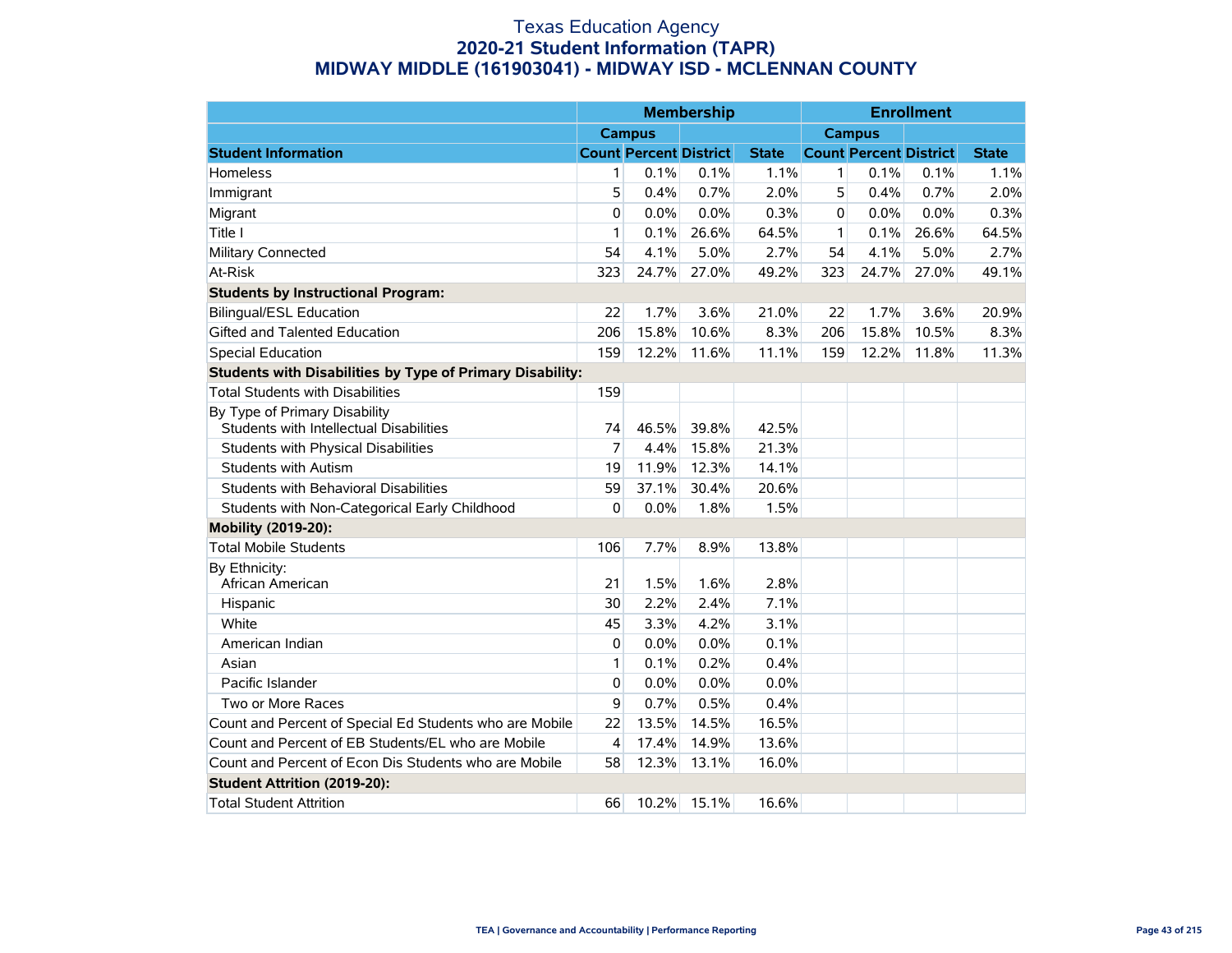|                                                                                  | --Non-Special<br><b>Education Rates--</b> |         |              | ---Special Education<br>Rates--- |  |              |  |
|----------------------------------------------------------------------------------|-------------------------------------------|---------|--------------|----------------------------------|--|--------------|--|
| <b>Student</b><br><b>Information Campus District State Campus District State</b> |                                           |         |              |                                  |  |              |  |
| <b>Retention Rates by Grade:</b>                                                 |                                           |         |              |                                  |  |              |  |
| Kindergarten                                                                     |                                           | 0.6%    | 1.4%         |                                  |  | 5.5% 4.8%    |  |
| Grade 1                                                                          |                                           |         | $0.6\%$ 1.9% | -                                |  | 4.5% 3.2%    |  |
| Grade 2                                                                          |                                           | $0.6\%$ | 1.0%         | $\overline{a}$                   |  | $0.0\%$ 1.4% |  |
| Grade 3                                                                          |                                           |         | $0.0\%$ 0.5% | $\overline{\phantom{0}}$         |  | $0.0\%$ 0.6% |  |
| Grade 4                                                                          |                                           |         | $0.0\%$ 0.3% | $\overline{\phantom{0}}$         |  | $0.0\%$ 0.4% |  |
| Grade 5                                                                          |                                           |         | $0.0\%$ 0.2% | $\overline{\phantom{0}}$         |  | $0.0\%$ 0.3% |  |
| Grade 6                                                                          |                                           |         | $0.0\%$ 0.2% |                                  |  | $0.0\%$ 0.3% |  |
| Grade 7                                                                          | 0.4%                                      |         | $0.4\%$ 0.3% | $0.0\%$                          |  | $0.0\%$ 0.3% |  |
| Grade 8                                                                          | 0.2%                                      |         | $0.2\%$ 0.2% | $0.0\%$                          |  | $0.0\%$ 0.4% |  |
| Grade 9                                                                          |                                           |         | $0.6\%$ 4.7% |                                  |  | 3.2% 7.8%    |  |

Class Size Averages by Grade and Subject (Derived from teacher responsibility records):

| <b>Class Size</b><br><b>Information</b> | <b>Campus District State</b> |      |      |
|-----------------------------------------|------------------------------|------|------|
| Elementary:                             |                              |      |      |
| Kindergarten                            |                              | 18.2 | 17.7 |
| Grade 1                                 |                              | 19.6 | 18.0 |
| Grade 2                                 |                              | 19.4 | 18.0 |
| Grade 3                                 |                              | 19.5 | 18.2 |
| Grade 4                                 |                              | 18.5 | 18.3 |
| Grade 5                                 |                              | 20.7 | 19.8 |
| Grade 6                                 |                              | 20.0 | 19.4 |
| Secondary:                              |                              |      |      |
| English/Language Arts                   | 20.1                         | 19.5 | 15.7 |
| Foreign Languages                       | 25.4                         | 22.0 | 17.8 |
| <b>Mathematics</b>                      | 21.2                         | 21.4 | 16.9 |
| Science                                 | 23.4                         | 23.4 | 17.9 |
| Social Studies                          | 26.9                         | 25.4 | 18.3 |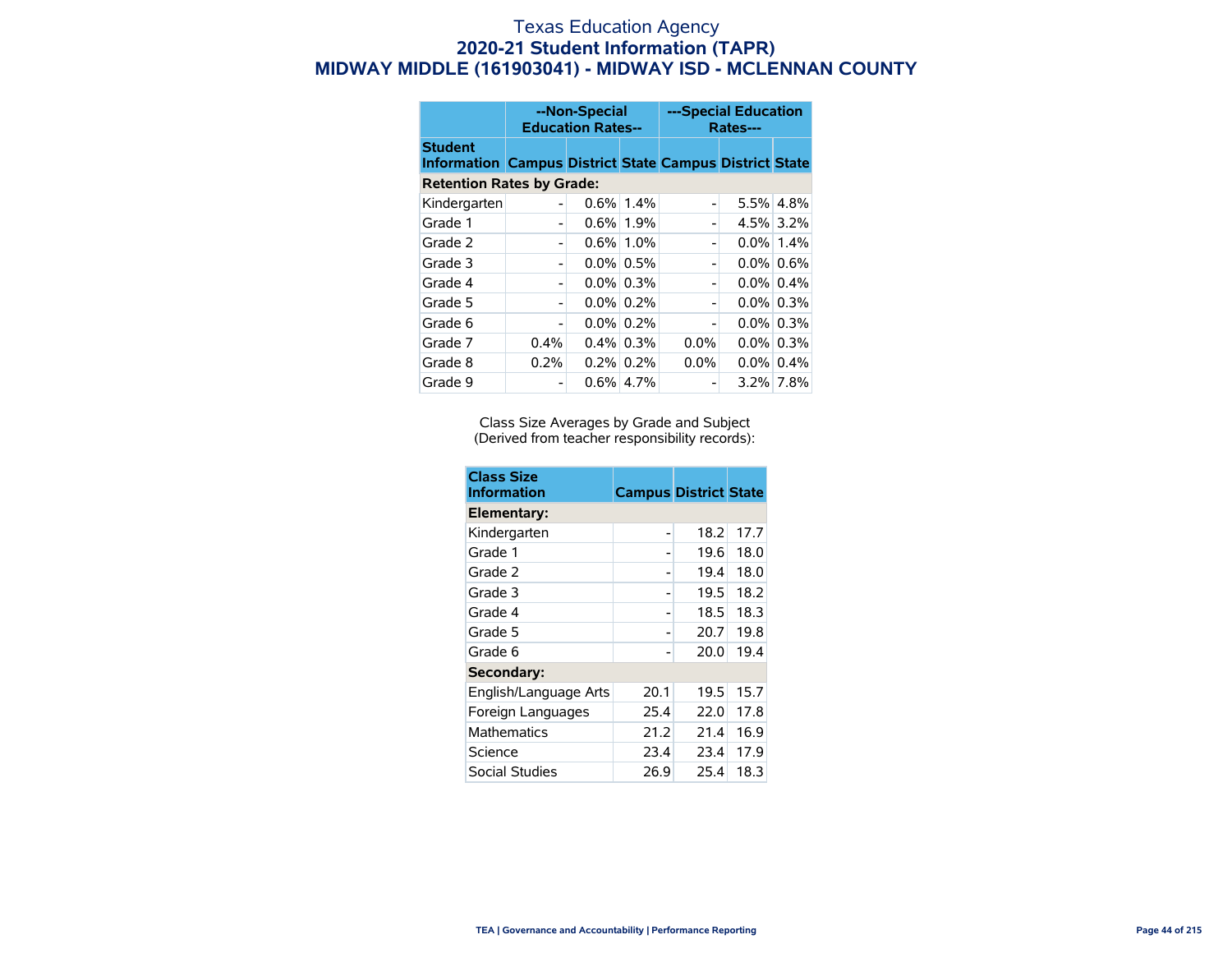|                                               | --------- Campus ---------            |        |        |               |
|-----------------------------------------------|---------------------------------------|--------|--------|---------------|
| <b>Staff Information</b>                      | <b>Count/Average Percent District</b> |        |        | <b>State</b>  |
|                                               |                                       |        |        |               |
| <b>Total Staff</b>                            | 114.9                                 | 100.0% | 100.0% | 100.0%        |
|                                               |                                       |        |        |               |
| Professional Staff:                           | 102.9                                 | 89.6%  | 66.7%  | 64.3%         |
| <b>Teachers</b>                               | 83.1                                  | 72.3%  | 49.4%  | 49.6%         |
| Professional Support                          | 15.1                                  | 13.2%  | 13.1%  | 10.6%         |
| Campus Administration (School Leadership)     | 4.7                                   | 4.1%   | 2.7%   | 3.0%          |
| <b>Educational Aides:</b>                     | 12.0                                  | 10.4%  | 11.1%  | 10.6%         |
| <b>Librarians and Counselors (Headcount):</b> |                                       |        |        |               |
| <b>Full-time Librarians</b>                   | 1.0                                   | n/a    | 9.0    | 4,290.0       |
| Part-time Librarians                          | 0.0                                   | n/a    | 1.0    | 582.0         |
| <b>Full-time Counselors</b>                   | 3.0                                   | n/a    |        | 23.0 13,211.0 |
| Part-time Counselors                          | 0.0                                   | n/a    | 2.0    | 1,126.0       |
|                                               |                                       |        |        |               |
| <b>Total Minority Staff:</b>                  | 22.4                                  | 19.5%  | 19.1%  | 51.5%         |
| <b>Teachers by Ethnicity:</b>                 |                                       |        |        |               |
| African American                              | 5.9                                   | 7.1%   | 2.6%   | 11.1%         |
| Hispanic                                      | 7.7                                   | 9.3%   | 6.8%   | 28.4%         |
| White                                         | 68.4                                  | 82.4%  | 89.6%  | 56.9%         |
| American Indian                               | 1.0                                   | 1.2%   | 0.2%   | 0.3%          |
| Asian                                         | 0.0                                   | 0.0%   | 0.7%   | 1.8%          |
| Pacific Islander                              | 0.0                                   | 0.0%   | 0.0%   | 0.2%          |
| Two or More Races                             | 0.0                                   | 0.0%   | 0.2%   | 1.2%          |
| <b>Teachers by Sex:</b>                       |                                       |        |        |               |
| <b>Males</b>                                  | 34.4                                  | 41.3%  | 20.3%  | 23.8%         |
| Females                                       | 48.7                                  | 58.7%  | 79.7%  | 76.2%         |
| <b>Teachers by Highest Degree Held:</b>       |                                       |        |        |               |
| No Degree                                     | 0.0                                   | 0.0%   | 0.0%   | 1.2%          |
| <b>Bachelors</b>                              | 57.7                                  | 69.5%  | 71.2%  | 73.0%         |
| <b>Masters</b>                                | 24.1                                  | 29.0%  | 27.9%  | 25.0%         |
| Doctorate                                     | 1.3                                   | 1.6%   | 0.9%   | 0.7%          |
| <b>Teachers by Years of Experience:</b>       |                                       |        |        |               |
| <b>Beginning Teachers</b>                     | 5.0                                   | 6.0%   | 2.7%   | 6.7%          |
| 1-5 Years Experience                          | 26.9                                  | 32.4%  | 25.2%  | 27.8%         |
| 6-10 Years Experience                         | 19.6                                  | 23.5%  | 24.3%  | 20.3%         |
| 11-20 Years Experience                        | 18.5                                  | 22.2%  | 27.5%  | 29.1%         |
| 21-30 Years Experience                        | 12.2                                  | 14.6%  | 16.1%  | 13.0%         |
| Over 30 Years Experience                      | 1.0                                   | 1.2%   | 4.2%   | 3.1%          |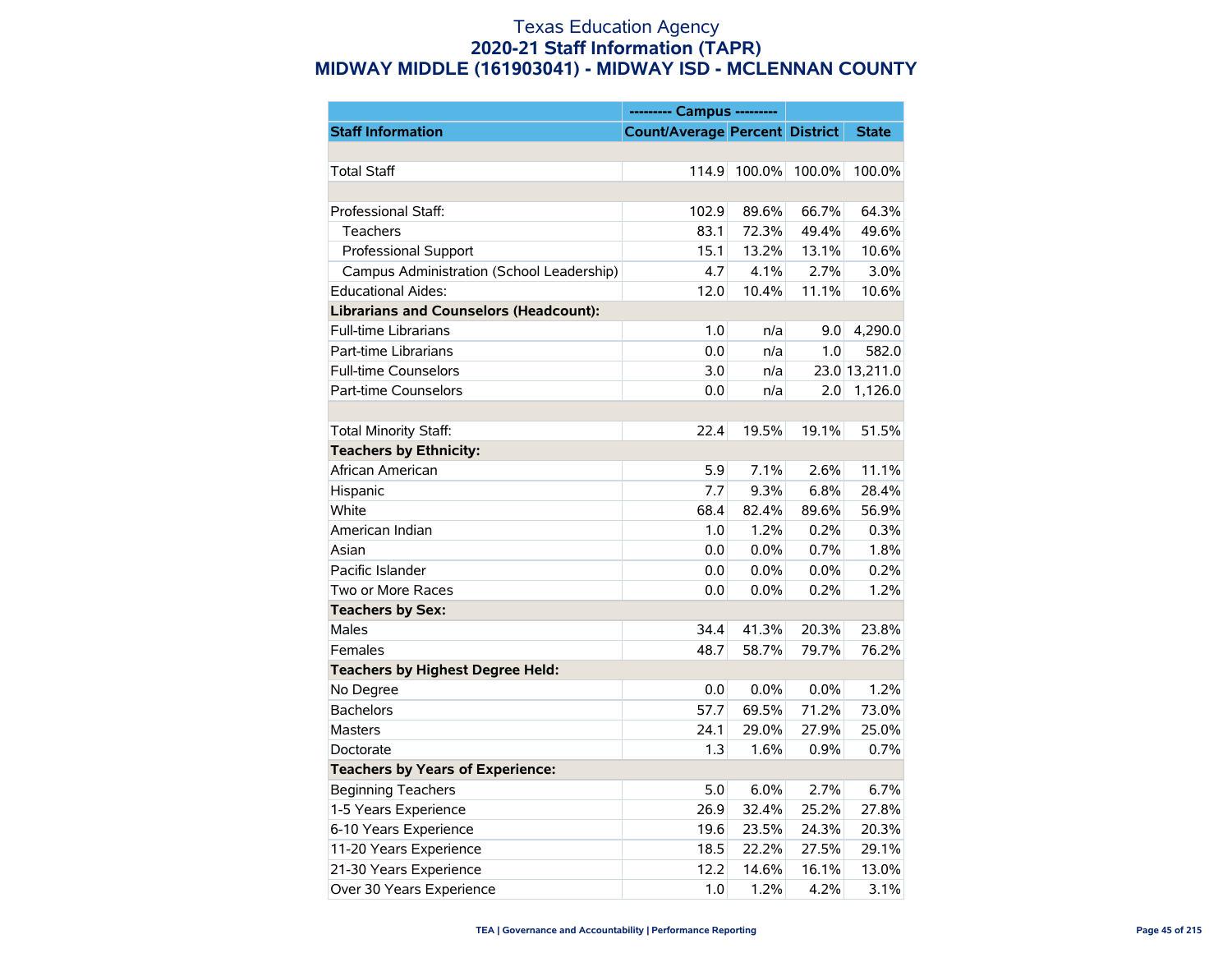|                                | --------- Campus ---------           |             |      |
|--------------------------------|--------------------------------------|-------------|------|
| <b>Staff Information</b>       | Count/Average Percent District State |             |      |
|                                |                                      |             |      |
| Number of Students per Teacher | 15.7                                 | 15 O<br>n/a | 14.5 |

| <b>Staff Information</b>                                             | <b>Campus</b> | <b>District</b> | <b>State</b> |
|----------------------------------------------------------------------|---------------|-----------------|--------------|
| <b>Experience of Campus Leadership:</b>                              |               |                 |              |
| Average Years Experience of Principals                               | 13.0          | 6.7             | 6.4          |
| Average Years Experience of Principals with District                 | 9.0           | 4.5             | 5.5          |
| Average Years Experience of Assistant Principals                     | 4.3           | 4.6             | 5.5          |
| Average Years Experience of Assistant Principals with District       | 4.3           | 3.6             | 4.8          |
|                                                                      |               |                 |              |
| Average Years Experience of Teachers:                                | 10.4          | 12.3            | 11.2         |
| Average Years Experience of Teachers with District:                  | 5.5           | 6.7             | 7.2          |
| Average Teacher Salary by Years of Experience (regular duties only): |               |                 |              |
| <b>Beginning Teachers</b>                                            | \$46,575      | \$45,993        | \$50,849     |
| 1-5 Years Experience                                                 | \$47,246      | \$47,599        | \$53,288     |
| 6-10 Years Experience                                                | \$49,732      | \$49,795        | \$56,282     |
| 11-20 Years Experience                                               | \$53,882      | \$53,613        | \$59,900     |
| 21-30 Years Experience                                               | \$58,365      | \$59,439        | \$64,637     |
| Over 30 Years Experience                                             | \$63,223      | \$61,375        | \$69,974     |
| Average Actual Salaries (regular duties only):                       |               |                 |              |
| <b>Teachers</b>                                                      | \$51,088      | \$52,223        | \$57,641     |
| Professional Support                                                 | \$64,341      | \$62,956        | \$68,030     |
| Campus Administration (School Leadership)                            | \$74,400      | \$75,347        | \$83,424     |
|                                                                      |               |                 |              |
| Instructional Staff Percent:                                         | n/a           | 66.3%           | 64.6%        |
|                                                                      |               |                 |              |
| Contracted Instructional Staff (not incl. above):                    | 0.0           | 0.0             | 5,731.4      |

|                                          | ----- Campus ----- |                         |         |              |  |  |
|------------------------------------------|--------------------|-------------------------|---------|--------------|--|--|
| <b>Program Information</b>               | <b>Count</b>       | <b>Percent District</b> |         | <b>State</b> |  |  |
| Teachers by Program (population served): |                    |                         |         |              |  |  |
| <b>Bilingual/ESL Education</b>           | 0.8                | $1.0\%$                 | 1.2%    | 6.2%         |  |  |
| Career and Technical Education           | 3.1                | 3.7%                    | 6.3%    | 5.1%         |  |  |
| Compensatory Education                   | 0.0                | $0.0\%$                 | $2.0\%$ | 2.8%         |  |  |
| Gifted and Talented Education            | 14.0               | 16.8%                   | 8.0%    | 1.8%         |  |  |
| <b>Regular Education</b>                 | 58.2               | 70.0%                   | 74.1%   | 71.0%        |  |  |
| <b>Special Education</b>                 | 7.0                | 8.5%                    | $8.4\%$ | 9.4%         |  |  |
| Other                                    | 0.0                | $0.0\%$                 | $0.0\%$ | 3.6%         |  |  |